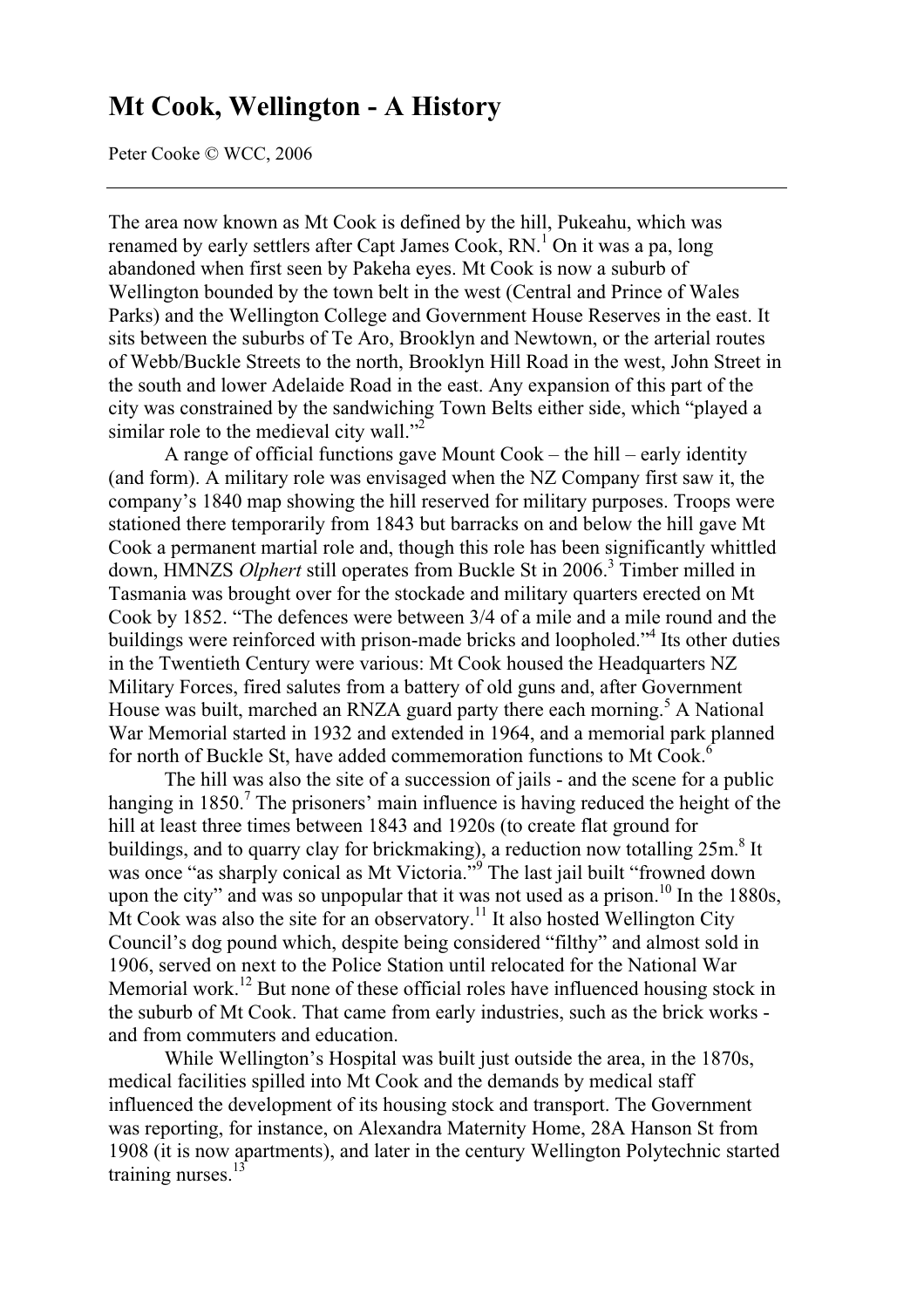The suburb is not named on maps from  $1926$  or  $1960s$ .<sup>14</sup> It is often regarded as the periphery of Newtown or Brooklyn.<sup>15</sup> Many people regard it as a "squashed" up little patch" or merely a net of unconnected streets.<sup>16</sup> Efforts have been made, however, to give the suburb identity: 'Cook's Mount' used in a house advert from 1850 (it was a term also used on some early NZ Company maps, as was Cook's  $Hill$ ).<sup>17</sup> After the hill moved from its dark age to that of enlightenment, with the National Art Gallery & Dominion Museum opened in 1936, the idea of renaming it led to the following suggestions: Museum Hill, Memorial Hill, Campanile Hill or Carillon Hill.<sup>18</sup> None stuck. Mayor George Troup had championed a desire to raze the Te Aro slums and elevate Mt Cook to "the acropolis of the city."19 Had he succeeded, the name may have changed, but a tree-lined boulevard connecting it to the waterfront through Te Aro was unable to be built.

The museum came to be strongly associated with Mt Cook, just as has education provided by the technical college, polytech and now university. A facility built to the south of the suburb in 1928, the John St Winter Show Buildings, has served as an event and sport centre. The School of Dance occupied it in the 1990s. The Boys Institute on Tasman St is the other long-serving community recreation facility in Mt Cook.<sup>20</sup>

# **Streets**

A characteristic of Mt Cook is that its major streets were envisioned and mapped from 1840, when the New Zealand Company had the town surveyed. The surveyor, Capt Mein Smith RA, clearly walked up the ridges and gullies surrounding the hill and pictured in his mind the future streets. $^{21}$  A stream wended its way down from the Brooklyn foothills (through two gullies above what is now the lower Prince of Wales Park). It went across Wright and Wallace Street, down through Massey University, and across Tasman St. It joined up with another branch (by Adelaide Road) that originated beyond Newtown and crossed the Basin Reserve.<sup>22</sup> Mein Smith drew all the main streets we now traverse from Adelaide Road west to Nairn St, and Buckle St south to John St.<sup>23</sup> These streets, however, were not formed at this time, a map of Wellington in 1856 (that accurately depicts the principal streets in Thorndon and Te Aro) showing no streets at all south of Vivian St, and only a handful of houses.<sup>24</sup> It was predominantly farmland, or 'waste', until attracting residential development from the 1880/90s. Many of the smaller streets had to await settlers building on their acre sections and either forming their own private streets or pressuring the Wellington municipality (created in 1863) to form public streets. Even as late as 1875, maps of the area looked much as they had in 1840, but still few streets existed other than as tracks created by the passage of thousands of feet, hooves and cartwheels.<sup>25</sup> This mapping was, though, a form of protoplanning, with the suburb growing like flesh on the skeleton as defined by the NZ Company. Adelaide Road was probably the earliest formed, in early 1877, being the main southern route out of the city. $26$ 

After governance of the town passed from the NZ Company to the shortlived council of 1842-43, which "originated measures for … the maintenance of roads and streets", the Wellington Provincial Council managed such affairs until the  $1860s<sup>27</sup>$ . The Town Board established in 1863 divided the town into three wards, with the southern-most, Te Aro Ward, covering Mt Cook. This arrangement carried on after the promotion to capital and borough status, in 1865 and 1870 respectively, but by 1877 growth of the southern and eastern suburbs saw a move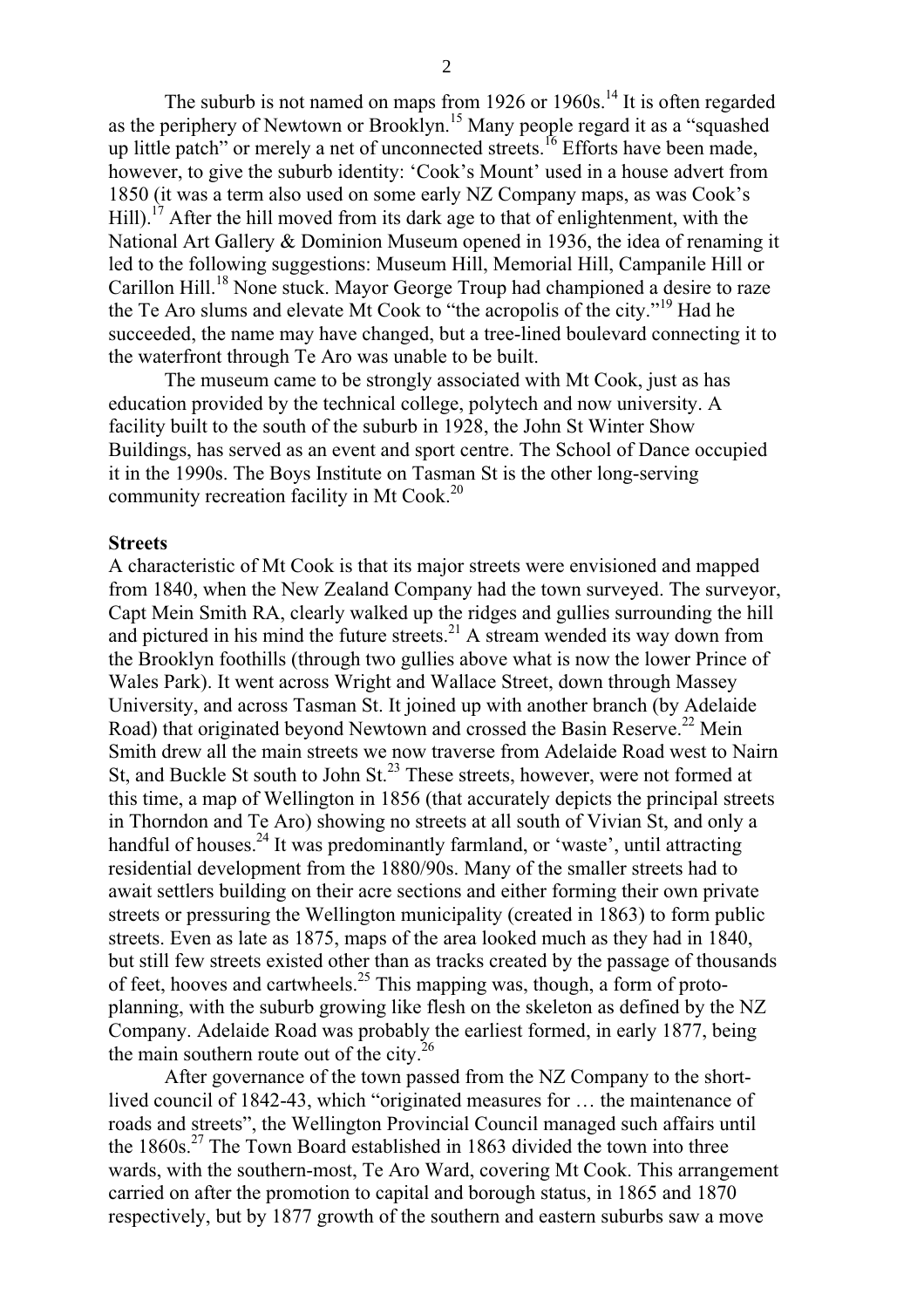to divide Te Aro Ward into two, the new ward (the eastern portion) to be called Cook's Ward (later Cook Ward). The Council's Public Works Committee recommended this on 27 February, following a letter from the Colonial Secretary. It defined Cook Ward as the area east of Taranaki/Bidwill St.<sup>28</sup> This boundary was later moved, by the Wards Revision Committee, east to the Tory/Tasman St line, thus returning most of Mt Cook to Te Aro Ward.<sup>29</sup>

The topography as encountered by the NZ Company surveyor dictated how the streets (and therefore suburbs) would progress. The stream running through Mt Cook provided a natural barrier to development. Tenderers for the formation of Wallace St in 1880 were, for instance, to work only "as far as the creek" (crossing between Sec698 and 714). Thomas Smith got the job (for £1292-19-2) which included a drain (extended in 1882). The stream, however, continued to block the way of progress, so R Scott was contracted (£784-10, on 8 Nov 1882) to culvert the stream crossing both Wallace and Wright St. More work was done on the Wallace St culvert in 1885 at the same time as further extending the drain (to Crawford St), but the economic malaise of the later 1880s had much street work postponed or scaled down. Culverting the stream on the east of Wallace St, Sec711/712 (where Massey is now) was authorised in 1887, the City Engineer letting the contract the following year (at £49 per chain).<sup>30</sup> This water course, though, was to give further problems, downstream

Very many of Mt Cook's smaller streets started life as either private streets that had been formed by residents, or rights-of-way. The Council would take over a private street if its use was seen to be beneficial to the public, such as giving access to the town belt (the reason for Salisbury Tce being taken over in 1905), or after strong lobbying by residents.

An example of a private street – and an early subdivision - is Alfred St, created in 1875 when Sec741 was subdivided by owners Samuel Parkes and Edward Stafford. To service the many small plots they created the street which they may have named after Alfred, Duke of Edinburgh, who visited NZ recently.<sup>31</sup> By the 1890s the street was in poor condition, and residents started lobbying Council to put it in order. After the City Surveyor's report Council agreed to kerbed and channelled it and form a narrow footpath, if residents paid one third of the cost (estimated at £80).<sup>32</sup> It also suffered run-off from the College grounds above it, as did other sections under the lee of Government House, and when a Mr Worth complaining in 1895 that this run-off actually flooded his house, the Mayor said "the drainage of the whole neighbourhood was currently receiving careful consideration." Other rights of way in this area, Hugh St and Broomhedge St, were built by Robert Port (a Featherston St wholesaler), in 1876 and 1879 respectively.<sup>33</sup>

Residents who formed their own street eventually petitioned WCC to maintain it or lay some essential service, such as drains or water pipes, once those services became available. Residents petitioned Council on the state of Hopper, Hankey, Wallace and Taranaki Streets and others in that neighbourhood, in 1875. The Council Public Works Committee recommended Hopper St be repaired, followed by others.<sup>34</sup> Residents of Douglas Wallace St (Douglas St since 1911) paid half of the £25 estimated to put their street in a state of repair.<sup>35</sup> The residents of Brown St petitioned Council in 1891 to put their narrow street in order and take it over. The Council agreed so long as they paid £5 towards the cost.<sup>36</sup>

For the formation of Thompson St Messrs Mace, Sidey and Kirkcaldie forwarded cheques totalling £100 in 1877, "praying that the work may go on." To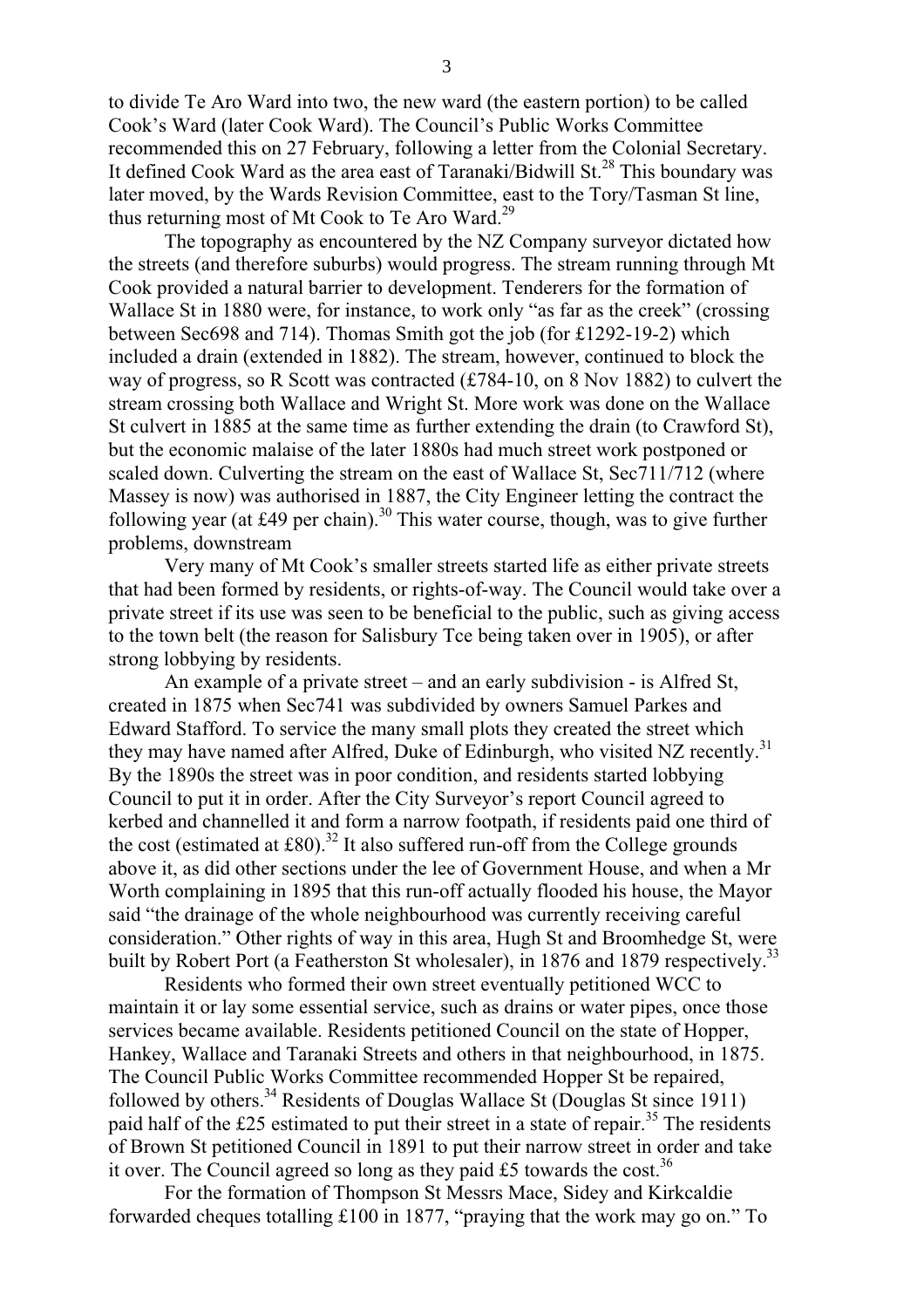help the issue Councillors George and Dransfield asked that the width of street be lessened, which may explain its width of 49ft 6in. Another outcome may have been that only one side of the road (usually the one with more houses) was formed at a time.<sup>37</sup> At times street work was postponed due to lack of funds, such as "works" necessary for putting Wallace, Hargreaves and Wright St in proper form" in June 1878, though Wallace St work was confirmed the following month, 11 July.<sup>38</sup>

Across the city, Council took over 48 private streets in 1889, but rejected another 21.39 Most not taken over were because they were considered not in a proper state of repair, including (in Mt Cook) Alfred, Broomhedge, Belfast, Brown and Oxford Streets.40 Broomhedge St had been gifted to the crown in 1879 by owner Robert Port, as the main entrance to the Mt View Lunatic Asylum.<sup>41</sup> Two years later the Government was asked by the City Council to put Broomhedge St in proper repair, but instead the street was being maintained by Council (probably at Government behest) by the  $1890s.<sup>42</sup>$ 

The Municipal Corporations Act 1886 said that city bylaws and police regulations could not be enforced on private streets. This led to two Parliamentary Bills (in 1895 and 1896) attempting to solve the problem. After opposition by Premier RJ Seddon, they were delayed and only enacted in 1897 as the Wellington City Empowering Act, giving the city power to take over private streets. This, however, did not include *narrow* private streets, those under 66ft wide (as defined in the 1886 Act). Council's Legislation Committee defined private streets in 1903 as those "intended for use only by residents in the street, their friends and tradesmen" and advised against taking them over. This included Myrtle Cres (40ft wide), Alfred St (part 27ft 4in, part 13 ft 8in), Broomhedge St (20ft), Oxford Tce (20ft), and Belfast St  $(40\text{ft})$ <sup>43</sup>. They had to wait for another act, the Wellington City Streets Act 1905, which declared all streets under 66ft to be streets, thus resolving the problem.<sup>44</sup> Eleven small Mt Cook streets were thus taken over in 1905.<sup>45</sup>

A growing city meant that narrow streets had to be widened, a job given to the Street Widening Committee. The problem was already being discussed in 1880, partly prompted by tram lines recently laid in many city streets.<sup>46</sup> With the growth of southern suburbs (Newtown was the city's second largest shopping centre in  $1900^{47}$ ), Council started considering how to widen streets from Cambridge Tce to Rintoul St in 1897, to allow traffic on the east of the tramline.<sup>48</sup> The Council enquired into buying land to widen this stretch of Adelaide Road.<sup>49</sup> Council felt that widening the east side of Adelaide Road would be cheaper than the west, particularly after considering the relative costs of moving the timber Caledonian Hotel versus the brick Tramway Hotel.<sup>50</sup> The was in addition to a proposed new road through the Hospital Reserve, from Basin Reserve to Mein St or the foot of Rintoul St, using the same route as already chosen for a proposed railway extension to Island Bay.<sup>51</sup> This railway, from Te Aro station, would have skirted eastern Sussex Sq and run along the western boundaries of the College and Ayslum Reserves. Negotiations began with the Government but the Minister of Public Works declined to "give land through the Asylum grounds for the proposed new road to Newtown" (the railway didn't proceed either).<sup>52</sup> Widening Adelaide Road was also seen as the key of improving the tramway service, which had struggled since its start in 1878, allowing for double tracks and a continuous service.<sup>53</sup> Council decided to take 20ft from properties on the east side.<sup>54</sup> Ratepayers approved the £48,000 required for this work in a poll taken on 28 August 1900, voting 600-to-475 in favour. Surveying and negotiating with owners started in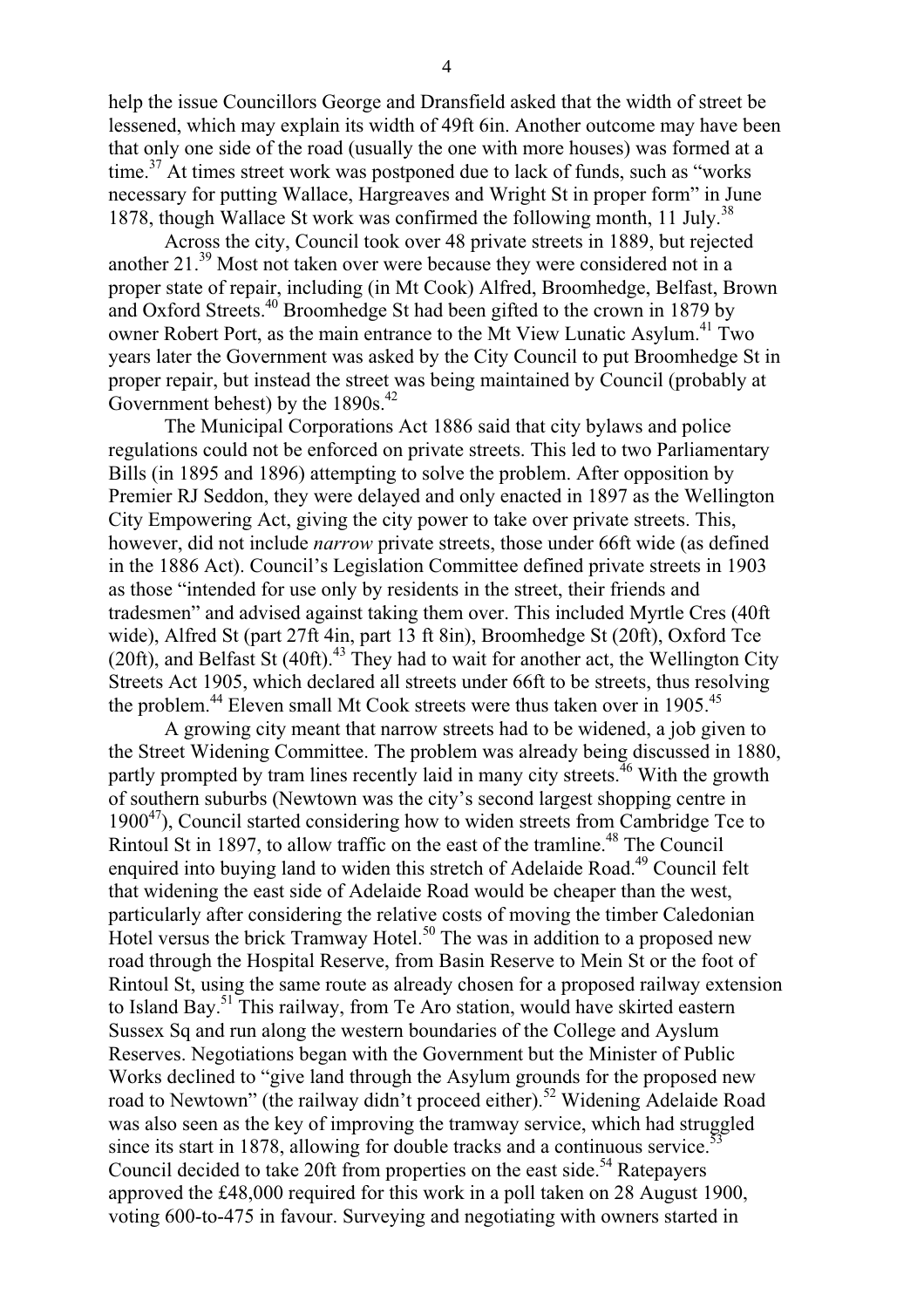October (Maj Gascoyne, for instance, was offered £1645 against the £1980 he wanted for his property), the purchases made in 1901/02, with the work underway from July 1901.55 This was "a large undertaking… after the area had been already largely built on."<sup>56</sup> Including streets widened elsewhere in the city (Willis St and two small others), 97 buildings were set back to a new street line, including the Caledonian Hotel, on 116 affected properties.<sup>57</sup>

The change of motive power for the trams in 1904 to electricity had an impact on street widths – at 4ft the electric tramway was 6-inches wider than the earlier gauge (and the road was also resurfaced in Australian hardwood blocks, soaked in tar and cemented in place with a pug).<sup>58</sup> This applied very much to Wallace St when the uncompleted portion (Holland to John St) was widened for trams in 1925.<sup>59</sup> The advent of the motor vehicle led to greater demand on street widths and better surfaces from the 1920s, as well as the influence private garages had on footpaths. Early garages, where they were wanted on a street which had been exempted from the 66ft-building line requirement, required Ministerial approval and gazetting. An examples of this a garage built on Hargreaves St in 1925. Private garages now entered the picture from the mid-1920s. $^{60}$ 

Widening existing streets also later affected King St, Myrtle Cres, Douglas St and others that derived from rights of way or private streets. King St was, for example, only a lane from Drummond St to the back of the former tramshed on Sec 736, and council was required to get an exemption under the Public Works Act 1908 to 'lay off' (form) a street under 66ft wide.<sup>61</sup> Sub-standard housing in this area was taken in the 1950s under the Housing Improvement Act 1945 so that Council could in 1960 splay corners and align King with Hanson  $St^{62}$ .

As streets formed, the suggestion arose in 1884 that their names should be shown – and enameled signs were hung on lampposts later in the decade.<sup>63</sup> By now some names were being changed (generally to remove duplicates): St Hill St became Rolleston St.<sup>64</sup> John St was to be renamed Olliver but the change did not stick.<sup>65</sup> Dock St became Rugby St. Eventually in the Twentieth Century the continuity of streets Banks Tce, Tasman St and Crawford St all became simply Tasman St. A motion to number each house, as proposed to Council in 1881, was defeated, the Council waiting for the Government's survey of the capital to be completed. The Town Clerk proposed a bylaw to this end in  $1882.66$  Streets in Mt Cook would appear not to have been numbered at the same time as those in other parts of the city, Hobson Street houses already being **re**numbered 1893 before numbers were yet applied in, for instance, Rolleston St. Numbers first appeared in that street in 1900 (according to Wise's), but due to the building boom houses were being *re*numbered in around 1910.<sup>67</sup> Misspellings have also been evident: Bidwell for Bidwill, Hanky for Hankey and Hargraves for Hargreaves St.<sup>68</sup>

## **Transport**

Tramways influenced the development of Mt Cook as a commuter suburb, even if its influence in the form of facilities built in the suburb (such as the tram sheds on Adelaide Road) was minimal. The regular tram service probably influenced the development of Newtown more than Mt Cook, which benefitted earlier, but in both cases it allowed residents to build their houses further from the city centre but still travel cheaply to town for work. The City Council first applied to the Superintendent Wellington Province to establish a tram service in  $1873^{69}$  and two years later started overtly discussing a detailed proposal with private entrepreneurs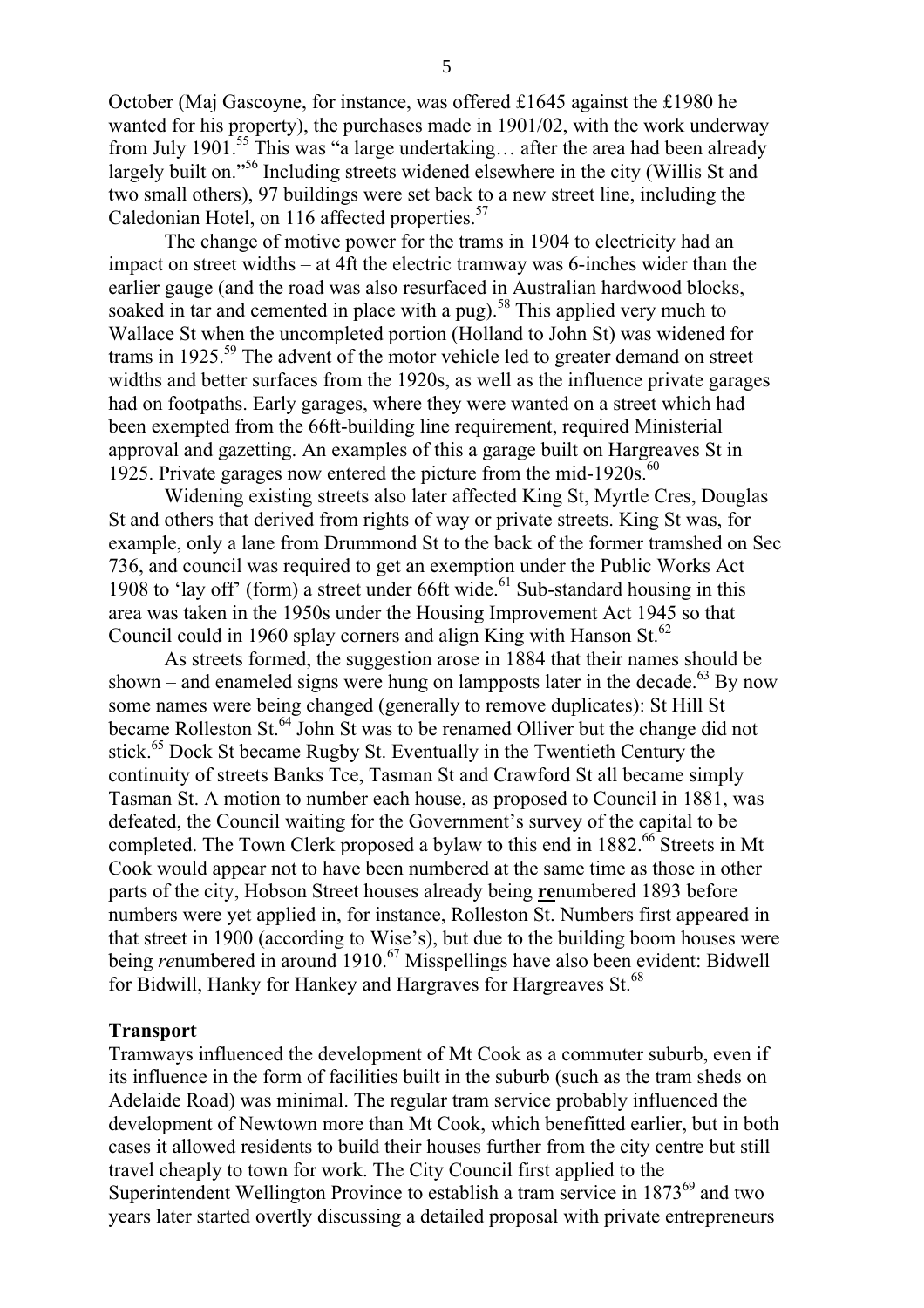Messrs O'Neill, Henderson & Macdonald. Council granted them a concession to start building the tramlines and facilities late in October  $1875$ .<sup>70</sup> As well as tramlines laid between Thorndon and Adelaide Road, they built a tram depot or terminus, at Adelaide Road, on land (Sec 736) bought for the purpose from owner Robert Port (on the southern corner of today's King St at Adelaide Road).<sup>71</sup>

In preparation the Council's Public Works Committee was asked in 1877 to form the sides of Adelaide Road "so that the tramway could be laid in the middle. At present the sides are soft and unformed."<sup>72</sup> This forming work was completed in December.73 The first steam tram engines arrived in July 1878, making the first trial runs (carting dignitaries) on 12 August.<sup>74</sup> On opening day, the 24<sup>th</sup>, "The Terminus and tramshed at the foot of Adelaide Road had been gaily decorated with flags and vergreens, and in the sheds had been placed a number of long tables 'groaning with all the delicacies of the season' for the directors intended to entertain about 200 guests [still proceeding through town] at a grand banquet in honour of the event. $\overline{5}^{75}$ 

The following year the lines were extended to the 3-year-old Newtown Hotel (after which the suburb was named), on the corner of Constable St and Revens St (soon renamed Riddiford), the first tram running up the extension on 10 Nov 1879.<sup>76</sup> At almost 2 km, this work overextended the Wellington Tramway Co, and the service generally proved to be not as profitable as hoped, so the operation was sold to EW Mills in 1880. To reduce his overheads Mills soon relegated the five steam locos and put horses on all services.<sup>77</sup>

Horses had pulled some trams from the beginning,<sup>78</sup> but did so exclusively from March 1881 when Mills used them on his new Manners-Courtenay-Cambridge extension.<sup>79</sup> The need to service this growing number of horses, which Mills brought in from the Wairarapa, influenced development around the Adelaide Road depot. The engine shed was converted to stables, and in 1888 enlarged to hold 140 horses.<sup>80</sup> On land behind the Adelaide Road depot the horses were broken in, grazed, rubbed down after a hard pull - and fresh teams prepared for their turn on the draught pole.81 Dr Morgan Grace, who bought in to the company in 1890, owned part of the section (735) behind the tramsheds.<sup>82</sup> "At night they were turned out on to paddocks leased by the company, comprising some 24 hectares [60 acres] of the Town Belt."83 This probably ended the grazing in the paddocks behind the tramway depot, long before the horse was withdrawn from tramway service. After other ownership changes, the tramway company and vacant land behind was bought by Wellington City in 1900,<sup>84</sup> by which time the tramway line had long been extended up Mansfield St, Newtown, and the horse grazing moved elsewhere (the unused Adelaide Road stables were condemned in 1903).<sup>85</sup>

The Council set about changing the tram's motive power - to electricity. It built a power house on Jervois Quay and finally dispensed with horses in 1904. By now planning for an Island Bay extension was well on its way and a new depot established at the southern end of Mansfield St, after which the Adelaide Road depot was eventually sold.<sup>86</sup>

Another tramway route pierced Mt Cook, coming up Cuba, Hopper and Wallace Streets, soon after the electric tram was introduced in 1904.<sup>87</sup> This was intended to go all the way to John St and Adelaide Road, but lack of funds precluded the linkup.88 This would have certainly prompted housing along the route and probably explains why most houses in Mt Cook date from that decade. In a chicken-and-egg way, the suburb's growth also provided the demand for this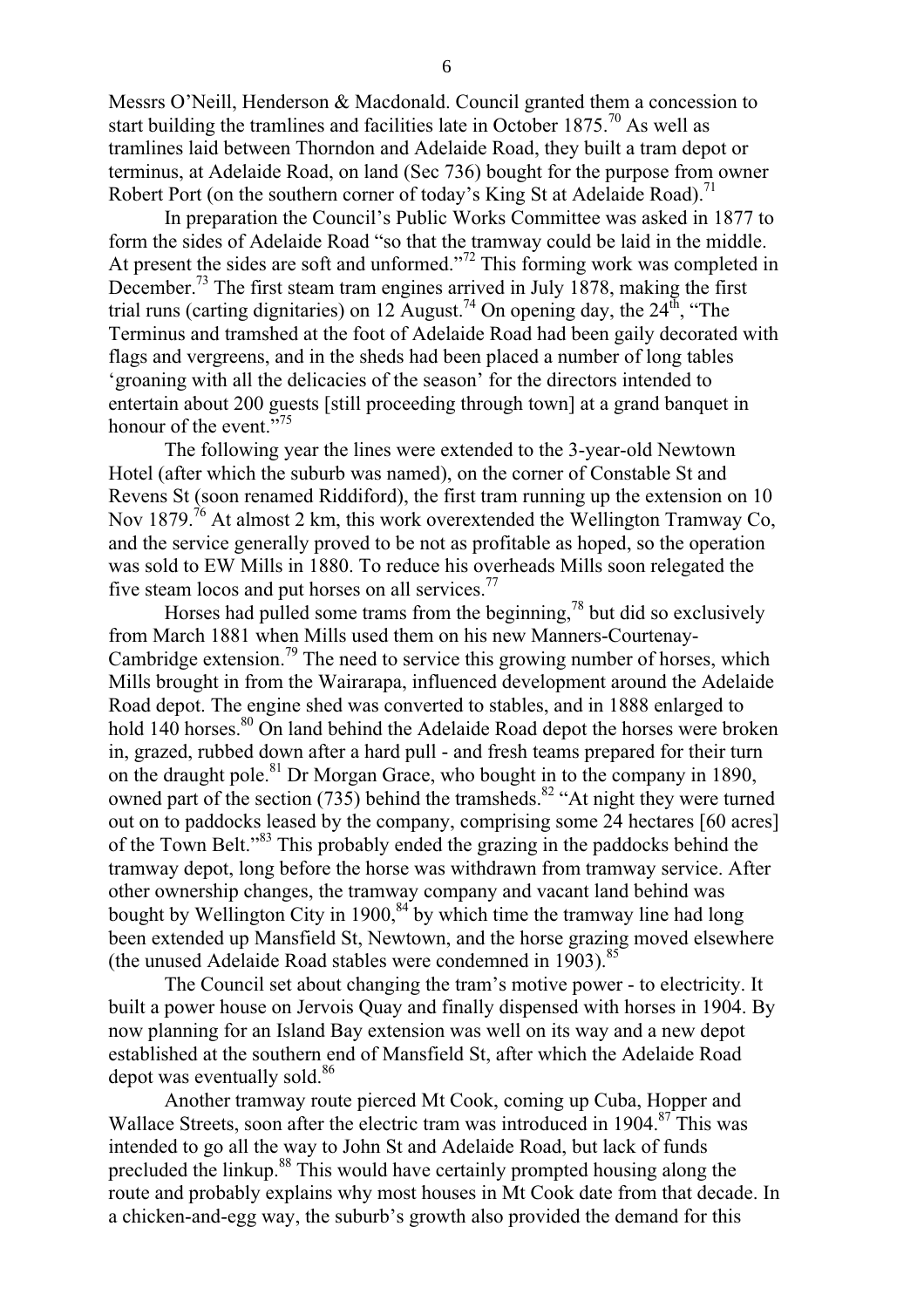tram route. This service ended at an informal terminus at Howard St at the top of Wallace St, and the small number of commercial buildings (such as 75 and 101 Wallace St) catered for this.<sup>89</sup> But when in 1925 the route was extended (and double-tracked) to John St to link with the Adelaide Rd/Riddiford St line, the motor car was also starting to influence town planning and the southern end of Wallace St had to be widened (with a high retaining wall) to accommodate both forms of transport. Trolley-busses replaced the trams in 1964.<sup>90</sup>

Another transport issue was that of an east-west route across the Mt Cook hillock, which remained unresolved over the years. We know that Adelaide Road and Tasman St existed as thoroughfares by 1866 because residents (including longterm Adelaide Rd resident George Moore) petitioned the then Town Board to link the two routes with a cross road.<sup>91</sup> In 1882 Mr WH Back offered part of Sec 722 to the Council if it used it to extend Drummond St over to Wallace St. In his case it was probably to benefit his brick-making business, in Hanson St. Council accepted his offer in September, paid him £125 and the following month authorised the formation of a street, named Howard St (after John Howard Wallace).<sup>92</sup> Howard St served east-west traffic until the mid 1980s when through traffic was blocked. Another source for a possible east-west crossing emanated Tainui Tce, linking over the hill with Wallace St or Hankey St. Residents lobbied for a road through Mt Cook Prison Reserve from 1891. Council suggested obtaining consents first.<sup>93</sup> In 1894 it established 'Tainui Tce Committee' of Te Aro Ward members to consider the idea.<sup>94</sup> It stated the obvious that, if Hankey St were to be extended, Government needed to be asked for use of the prison reserve and prison labour to assist in its construction (especially as it would have involved significant grades). The request to Govt was repeated in 1895, after a petition by residents, but Government quashed the proposal as "not practicable".<sup>95</sup> Since then the biggest roading issue has been the inner city bypass, the route of which follows Arthur and Buckle Streets, which is due for completion in  $2007^{96}$ .

Walking routes were also catered for, with Wellington's hills favouring foot traffic over vehicular. Steps linking routes were put in on many routes, some even reused - for instance those from Thomson St were re-erected on Tasman St. Zigzag steps between Carrington and Wallace, an other example, were formed with footpaths in 1904.<sup>97</sup>

### **Brick-making**

Early industries such as brickmaking influenced the housing stock of Mt Cook because the industry required a workforce and those workers needed small affordable houses. Mt Cook boasted major brickmaking sites, at the prison and on Wallace St, with others close by on Taranaki (Murphy's), Webb St (Tonks) and Hanson/Tasman St (Back/Overend).<sup>98</sup> The hill of Mt Cook afforded a plentiful supply of clay for prison bricks: brickmakers also leased sections of the Town Belt in the foothills of Brooklyn to source clay.<sup>99</sup> The Wallace St works were started in the late 1860s but are best known from when the brothers Hill, Frederick and Herbert, bought them in  $1877$ .<sup>100</sup> Eventually they covered three town acres (Secs 694-96) between Rolleston and Hargreaves Sts and had 5-6 large chimney's advertising their presence.<sup>101</sup> Hill had a 12hp steam engine driving machines for pipe- and brick-making, "and crushing and grinding appliances as well."102 Peter Hutson and Overend & Clarke bought part of this brickmaking area and expanded it in the 1890s, but the growth of residential suburbia around them encourage the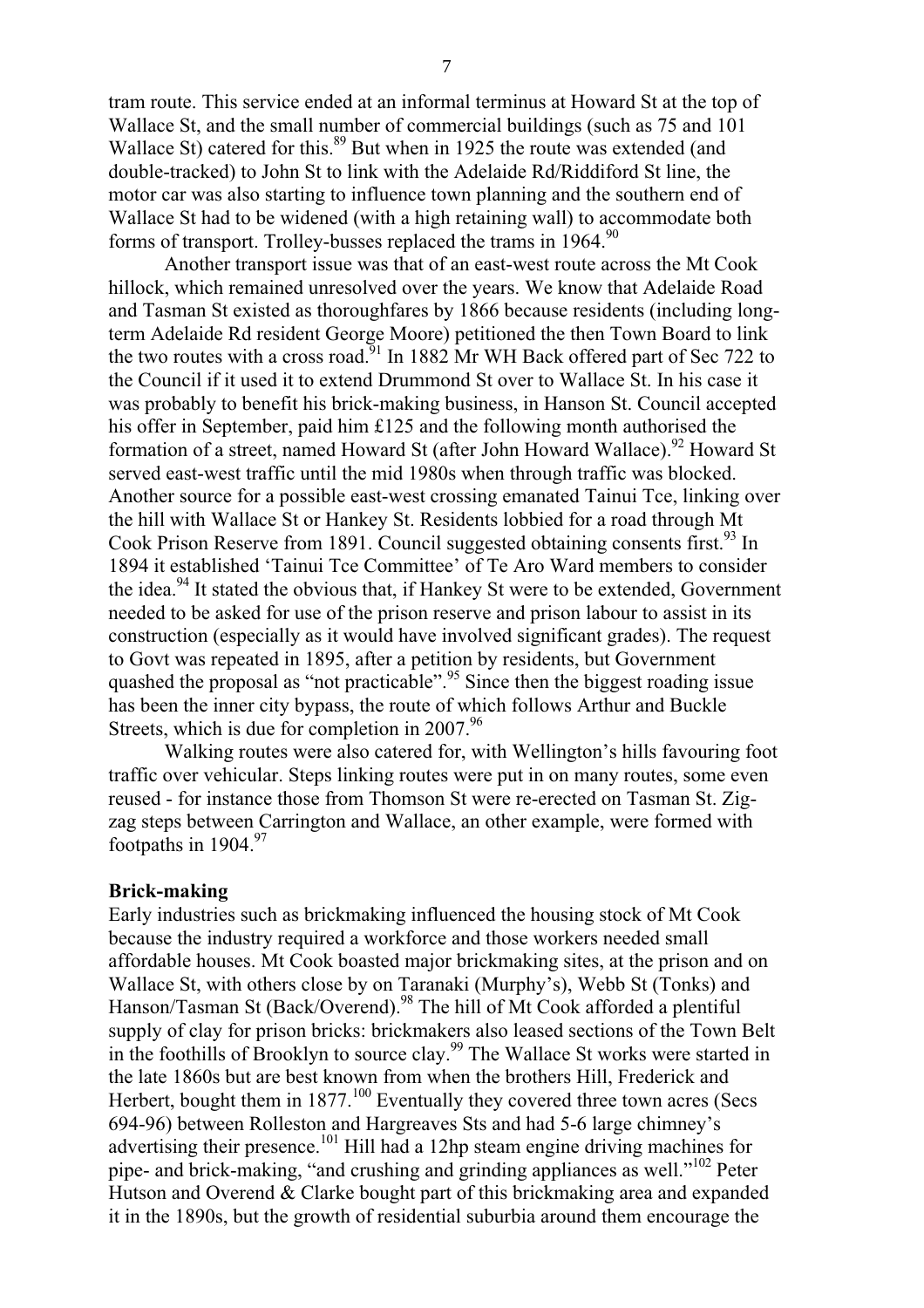Hills' operation to move to Newtown by 1917, when the land near Wallace St was subdivided.<sup>103</sup> The Taranaki St brickyard was established in 1874 and was taken over by William Murphy in 1889, under whose name it ran for several more decades.<sup>104</sup>

Certainly the nuisance caused by dirty black smoke (not to mention the noise) from these works exercised the minds of residents and Council: a spate of abatement notices were served on the Hanson and Rolleston/Wallace St brickworks in the 1880s. Prompted by the Public Health Act 1872, these notices gave the proprietors 3 or 6 months to abate the nuisance, or "to erect a chimney shaft… failing which that steps be taken for removal of the brickworks altogether."<sup>105</sup> At times Council even sat in its capacity as a Local Board of Health.<sup>106</sup> At one stage Council was caught between enforcement and patronage - allowing the problem to go on until Hutson had filled his order for vitrified glazed pipes which had been ordered by the City Council for its major sewerage project.<sup>107</sup> That Council's power may have been limited is illustrated by residents being told, after Hutson gave notice in 1899 of its intention to build a new kiln on Rolleston St, "to take [their own] own steps against [the] nuisance."<sup>108</sup> Murphy Bros bought the brickyard up Rolleston St by 1920 and from 1931 Amalgamated Brick & Pipe Ltd carried on marketing ceramicwares from there until the early 1980s.<sup>109</sup> The legacy of this industry is the largely unmodified line of narrow workers' cottages on the north of Rolleston St (particularly from No.24-54) and the lime kilns at 42 Wallace St. The last vestige of one of the characteristic brick chimneys, a square base and flue at 43 Rolleston St, was demolished as recently as  $2003$ <sup>110</sup>

Mt Cook prison brickyard (now Wellington High School's carpark) served until 1920, carving much of its clay off the hill itself. It made bricks described as "without equal" and of "superb quality".<sup>111</sup> They were used – with the prison's broad arrow concealed - in the many buildings on Buckle St (the 1894 Police station, 1907 Garrison Hall and 1911 Defence Stores (now GHQ Building)), as well as many now-demolished buildings in town. With the broad arrow exposed, prison bricks were used for the 250m retaining wall on Tasman St, which Council was urging the Government to complete in  $1897$ .<sup>112</sup>

Recreation has been the beneficiary of one brick-maker's hunger for clay. While Mt Cook had precious little space for sports fields, an offer by Enoch Tonks in 1895 resulted in the Nairn Street football field. Tonks required the clay for brickmaking and the city needed space for football: he offered to cut down the height by 24ft at its highest and in so doing create a 3-acre field. Tonks and the Surveyor Thomas Ward submitted their plan for levelling the Reserve in October. This was originally the site for (or intended for) a 'Scotch' Church in  $1840$ <sup>113</sup> Agreeing that it "will supply a want much felt in that portion of the city", the Council concurred, providing that Tonks return topsoil to the plateau after taking his clay.<sup>114</sup> Progress was slow, with Tonks asking for and receiving an extension of time (12 months) late in 1897.<sup>115</sup> After more delays and being threatened with breach-of-contract action, Tonks finished the work and spread the topsoil in August 1899 - and the Council sowed grass-seed the following month.<sup>116</sup>

## **Industry**

Adelaide Road had become an industrial area by the 1890s. J Reed ran a 3-man dairy business from Oxford St in 1891, with three milk carts.<sup>117</sup> An application that year for a soap-boiling business on Adelaide Road by Bardsley Bros was, in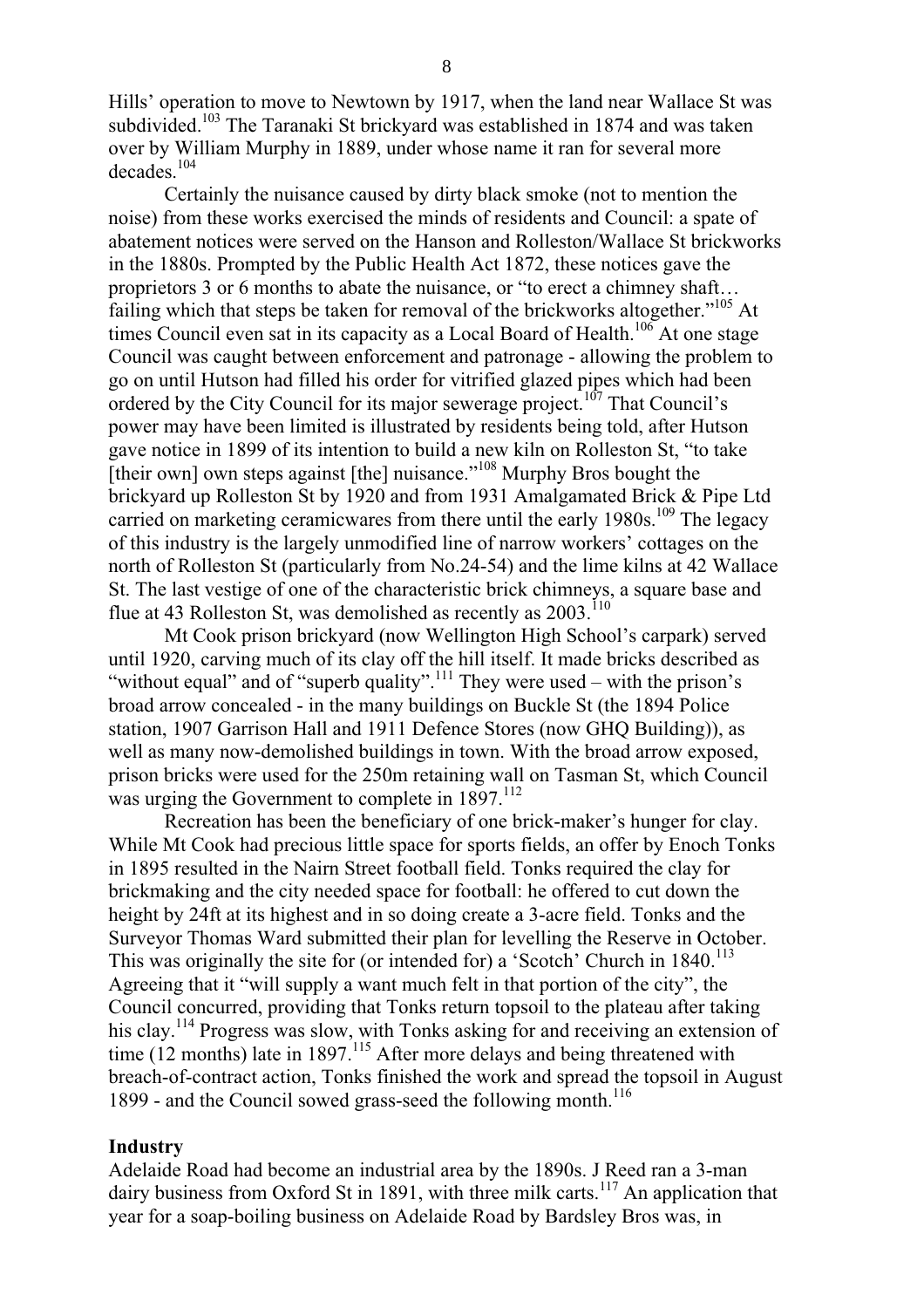contrast, rejected by Council.<sup>118</sup> Light manufacturing was exemplified by R Bell  $\&$ Co Match Factory (behind Howell's Corner). CRE Bell had arrived in the Empire City (Wellington) in 1894, complete with experienced staff, to replicate the company's 'wax vesta' factories of London and Melbourne. The architecturallydesigned building was opened by the Premier on 15 July 1895, and employed around 100 people. The company boasted two years later of "the excellent arrangements for the comfort and health of the employees," but incredibly it was another decade before the directors lay on a dedicated fire-fighting water supply.<sup>119</sup> The factory moved (now as Bryant & May) to Tory St after the hospital expanded on to its site in 1924.120 Another business was the Empire Box Factory, in Douglas St. The Government Printing Office occupied this building in the mid-1950s.<sup>121</sup> This area by the 1960s was "predominately commercial, with a few old residences in the vicinity being absorbed by commercial development."<sup>122</sup>

Chinese market gardens operated in eastern Mt Cook. Records show unease between officialdom and this community. Council received an application from "certain Chinamen" for a right-of-way off Douglas Wallace St in 1882, which was not granted.123 Among these growers was Ah Go, whose crops grew peaceably on Sec 715, in the lower reaches of Tasman Street - through which flowed the small stream previously mentioned. Council wanted to culvert this stream, under pressure from owners wanting scarce land for residential development and with the backing of the Municipal Corporations Act, in 1890. The proposal would, though, deny market gardeners their livelihood and negotiations started with Ah Go over compensation. He was offered a 3-inch water main service for 3 years as compensation for the loss of the stream through culverting. After his counter-claim was rejected, Council instead agreed in May 1891 to pay him £3 compensation, so that the culverting work on Secs  $715/716$  could start immediately.<sup>124</sup> It is likely that the Chinese gardeners moved on after this type of bruising encounter, for Secs 715/716, owned by HE Beere, were subdivided soon thereafter. Beere applied for a right of way in 1897 which was granted so long as it ran the full length of the acre and was 66ft wide. By 1900 this right of way was being called Ranfurly Tce (after the Governor since 1897) and virtually all lots had been built on.<sup>125</sup> Another grower came to official notice (by the Inspector of Nuisances) for the "offensive state of [his] Chinaman's garden in Adelaide Road." This is probably Mr Sing Hop, described as 'market gardener' on Sec 734, next door to the tramshed. As part of increasing attention to public health in the city, a number of dwellings in Mt Cook including those on these market gardens were instructed to fit "sanitary appliances", as per bylaws. $126$ 

## **Businesses**

The intersection of Adelaide Road, John St and Revans (later Riddiford St) was long known as Howell's Corner, and this retail centre marks the end of Mt Cook. Hopper St was another zone of businesses. The Adelaide Road was the centre of commercial activity. The Miller business is an example of how enterprise in this area evolved to meet changing needs – in this case servicing the needs of transport. TRJ Miller's 1920s blacksmith shop or 'smithy' at 55 Adelaide Road had evolved from shoeing hooves in the 1920s to painting and panel-beating cars in the 1950s. In these decades Adelaide Road also had tailors (Kidd), furniture makers (Marshall), engineers (Marshall & Baxter), bakery (Parson's), a curio museum (Frank McParland's, in the Tramway Hotel), a dance hall (Victoria Hall), costume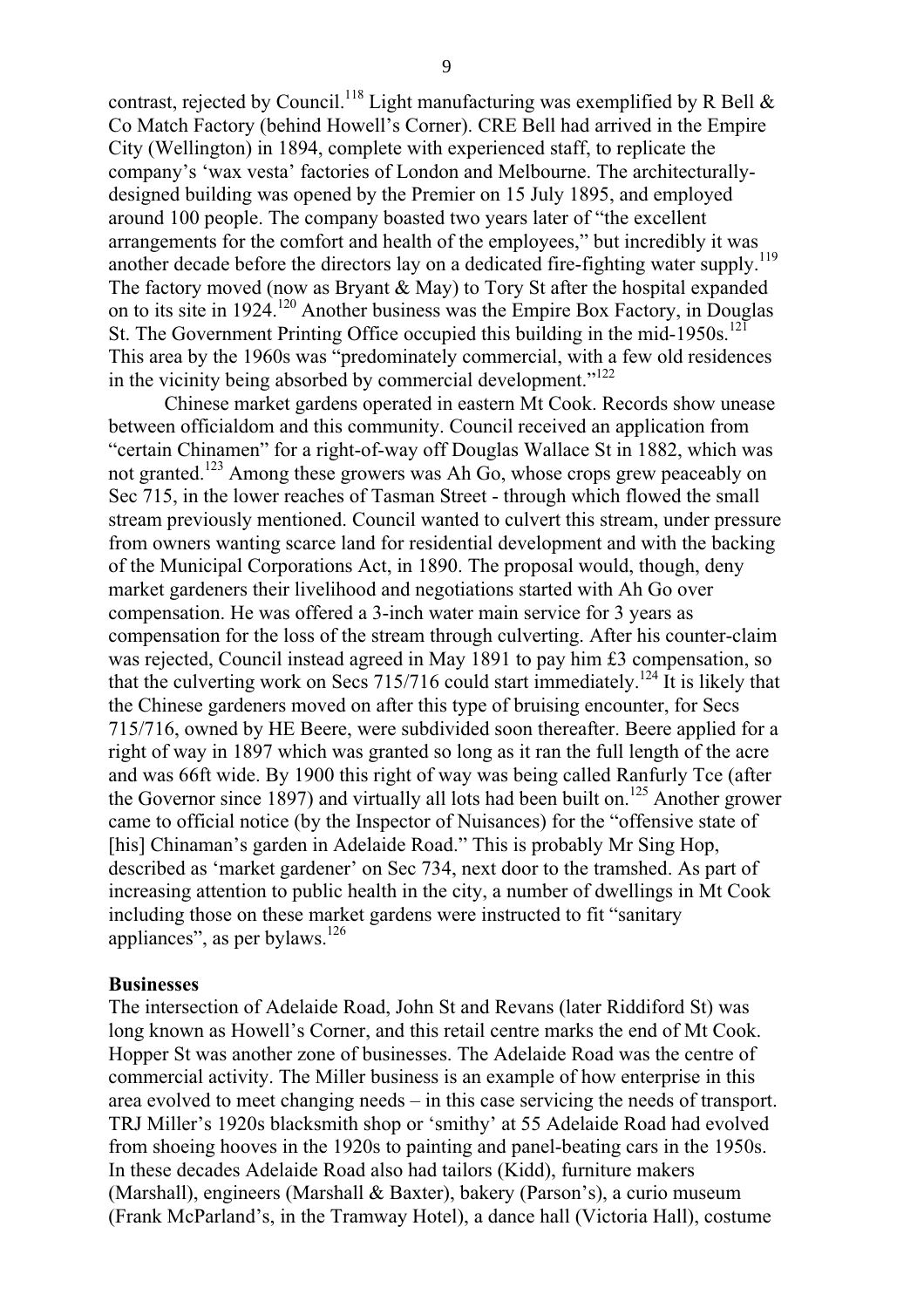hireage (Madam Foley), a butchery (Wood's), and a doctor's surgery (Dr Smyth, corner of Hospital Road, with a kindergarten behind).<sup>127</sup>

Gordon & Gotch used a big building (formerly Post & Telegraph workshops, now No Name Building Recyclers) on the corner of Adelaide Road and Drummond St for their magazine distribution business. Bonds Hosiery Mills (NZ) Ltd at 181 Tasman used a large section through to Hobson St for its manufactory. Of its five buildings, the oldest (built in 1906) was formerly used by the Wellington Biscuit Factory Co Ltd.<sup>128</sup> A joinery business behind Wright St, built in 1923, later became the Production Village, servicing the needs of the film industry (and in 2007 is planned for redevelopment into apartments).<sup>129</sup> The area has had little hostelry, apart from the well-known Caledonian and Tramway Hotels. The Grosvenor on the corner of Wallace and Hankey St was the only other Mt Cook drinking establishment. It finished life as a hostel, closing in 1909 after the suburb went dry.<sup>130</sup> In terms of eateries, Mt Cook Café opened in 1978 on Wallace St, and is soon to be joined by a heritage-themed café, at 42 Wallace St, which is being formed around the Hills' recently-exposed brickmaking kilns.

An unusual business was that of the herbalist, of whom two had premises on Adelaide Road: GM Hardie at No.62 (established 1890) and Henry J Barraclough at No.131. Barraclough erected his 8-room shop and dwelling in 1886, selling and distributing patent medicines and other highly spirited concoctions which included Magic Nervine (for toothache) and Barraclough's Rheumatic Liquid "which has been instrumental in curing many long standing cases." He lived in Myrtle Cres but in 1900 fell foul of the Council over the sign and nameplate outside his house, presumably following a complaint by other residents.<sup>131</sup>

## **Education**

Aside from military use, the Mt Cook School "was once the hub of the area" and, while never having left Mt Cook, education is again its primary business.<sup>132</sup> The Buckle St public school opened for boys and girls late in 1875, on the Tory St corner, north of Buckle St. But when the Mt Cook Boys School opened in 1878 on Taranaki St, opposite Webb St, the boys moved to it from the original school, leaving that to the girls. This Boys School site was built on one of the two Native Reserves initially taken for military use, and for which local Maori were financially compensated in 1874.133 Still part of one institution, the two campuses (together with an infant's school on Buckle St) were united when new brick buildings were completed on Buckle St in 1926.<sup>134</sup> The military took over the school's Taranaki St site, soon adding to it a building for HQ, Central Military District (now HMNZS *Olphert*) and several wooden office buildings. The Buckle St school was, meanwhile, enlarged and a manual training facility added in 1931, but by now Mt Cook had gained a national reputation for technical education, with the relocation there of Wellington Technical College.

The City Council had long felt Mt Cook to be a better location for education than a penal (or indeed military) role. Council resolved in August 1895 to ask the Government "that Mt Cook Reserve be set aside as an endowment for the Middle University District or other educational purposes instead of a central Penal Prison or Lunatic Asylum as proposed." Three years later, when the new Victoria College was establishing its Wellington campus, the Council again proposed Mt Cook.<sup>135</sup> The future of Mt Cook was so contentious in 1900 that Council initiated a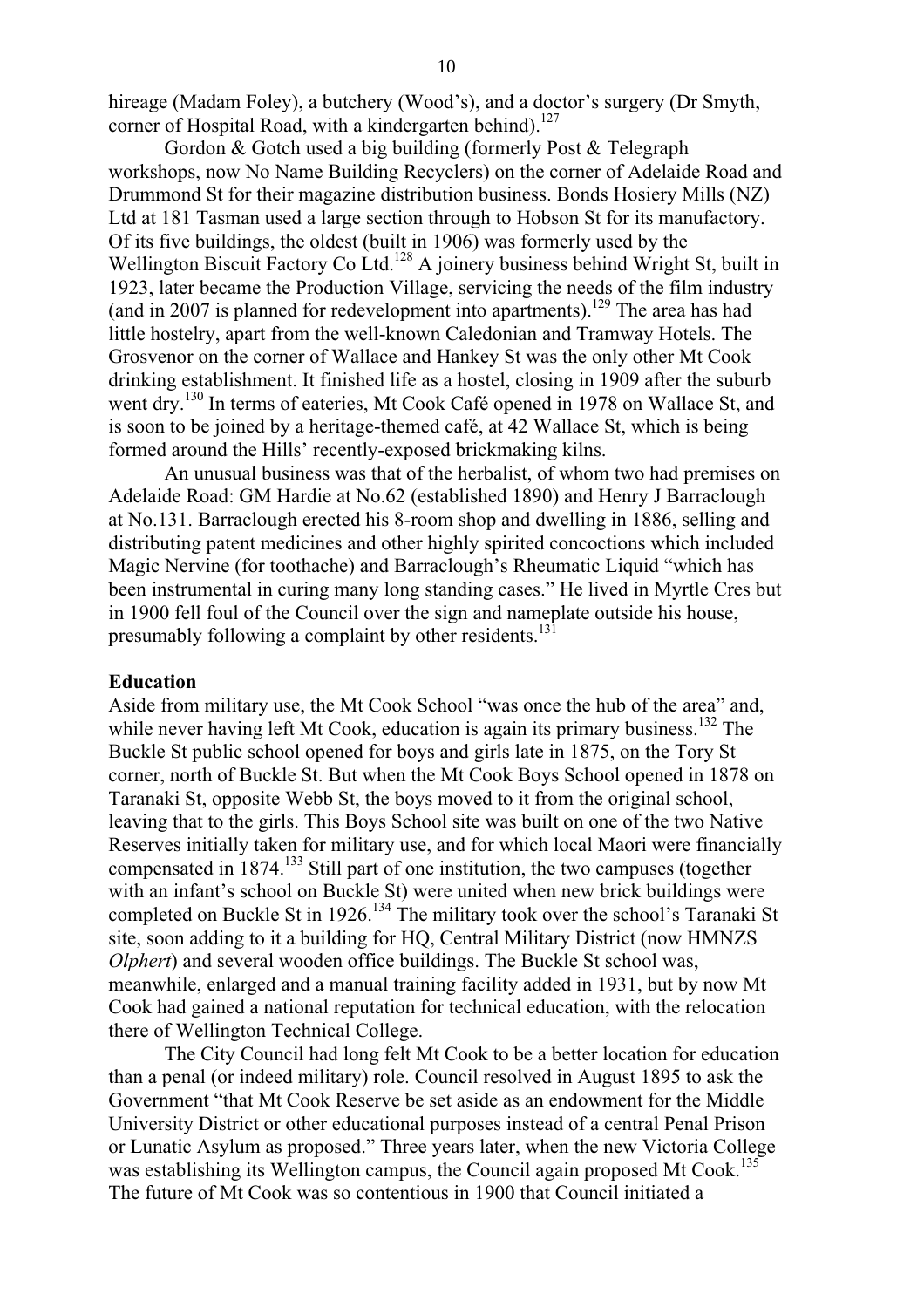prosecution against the Opera House Company for allowing dangerous overcrowding in a meeting it hosted on the topic.<sup>136</sup>

Having been founded in 1886, Wellington Technical College started in the Twentieth Century to outgrow its old premises in Wakefield and Mercer St, and cast around for another site. Mt Cook had been suggested as early as 1906 by director William La Trobe, an idea that local MP Francis Fisher took to the Technical Education Board.<sup>137</sup> To serve a large population, the school felt it would be best if sited amid the new growing suburbs, somewhere between the Basin Reserve and Newtown. When the Government rejected use of Mt Cook, even though no longer needed for penal purposes, the school and Council considered other central sites: on Sussex St behind the Basin Reserve, Jam-Tin Gully in John St (where the Winter Show Buildings now sit) or an area in Adelaide Road. Council favoured John St, and plans were actually drawn up for the technical school there.<sup>138</sup> La Trobe, however, persevered with Mt Cook - envisaging an allencompassing technological institute: "There is ample room for technological laboratories, museum, art galleries, storehouses for the archives of the country, on the same site." The Government changed its mind during the First World War, offering the school three acres on Mt Cook in 1918.<sup>139</sup> The Board of Managers engaged John Swan and former-evening class student William Gray Young to draw up working plans and supervise building which, after fundraising, started in 1920. Prison labour (from Te Aro jail) cleared the brick kilns, levelled the ground, and removed a jailer's quarters and workshop. 140 The Governor-General Lord Jellicoe laid a foundation stone in March 1921. While building work (and fundraising) continued around them, the first 150 engineering students moved in, in May 1922.141 The main 2-storey colonnaded block was finished in April 1924, the year the new school site was officially opened. Over the next 10 years the bulk of the college's other buildings and wings were added, including the largest school assembly hall in NZ (the pink hall, renovated in 1995) and a cafeteria (reopened in 1985 as Polyhigh Early Childhood Education centre).<sup>142</sup>

The strength of the concept of technical education grew, keeping the technical school vibrant in Mt Cook for nearly four decades. Technical correspondence courses had begun in 1939, and by the early 1960s tertiary nightschool students out-numbered the 1000 secondary students by  $5$ -to-1.<sup>143</sup> These functions were therefore split, the school (soon renamed Wellington High School) parting company from the technical side (which became Wellington Polytechnic). The 'polytech' (as it was known) expanded to Wallace St, particularly on the Dunn estate (Sec 710) where new facilities were built.<sup>144</sup> To taxi drivers and their despatchers, the Wallace St Polytechnic entrance had a unique local identity, being known as 'WallyPolly'. It moved into these buildings in 1970 and the high school into theirs on Taranaki St in 1978 (the old brick block was demolished over the 1984-85 summer holidays).<sup>145</sup> The Polytechnic also expanded by purchasing properties on Tasman St (including the Indian Assn hall, as a gym). Coombe St and Hayward St ceased to exist altogether when the Polytech expanded around them.<sup>146</sup> In further expansion in 1986 the Polytech took over the former Marist Brothers Newtown primary school between Tasman and King Sts (opened 1911), which "came complete with swimming pool, tennis courts and historic buildings."147 The Mount Cook Action Group attempted to have these facilities preserved for the community, but the Polytech had them all "hastily demolished to preempt a public campaign for their retention" (it is now the School of Construction).<sup>148</sup> By the late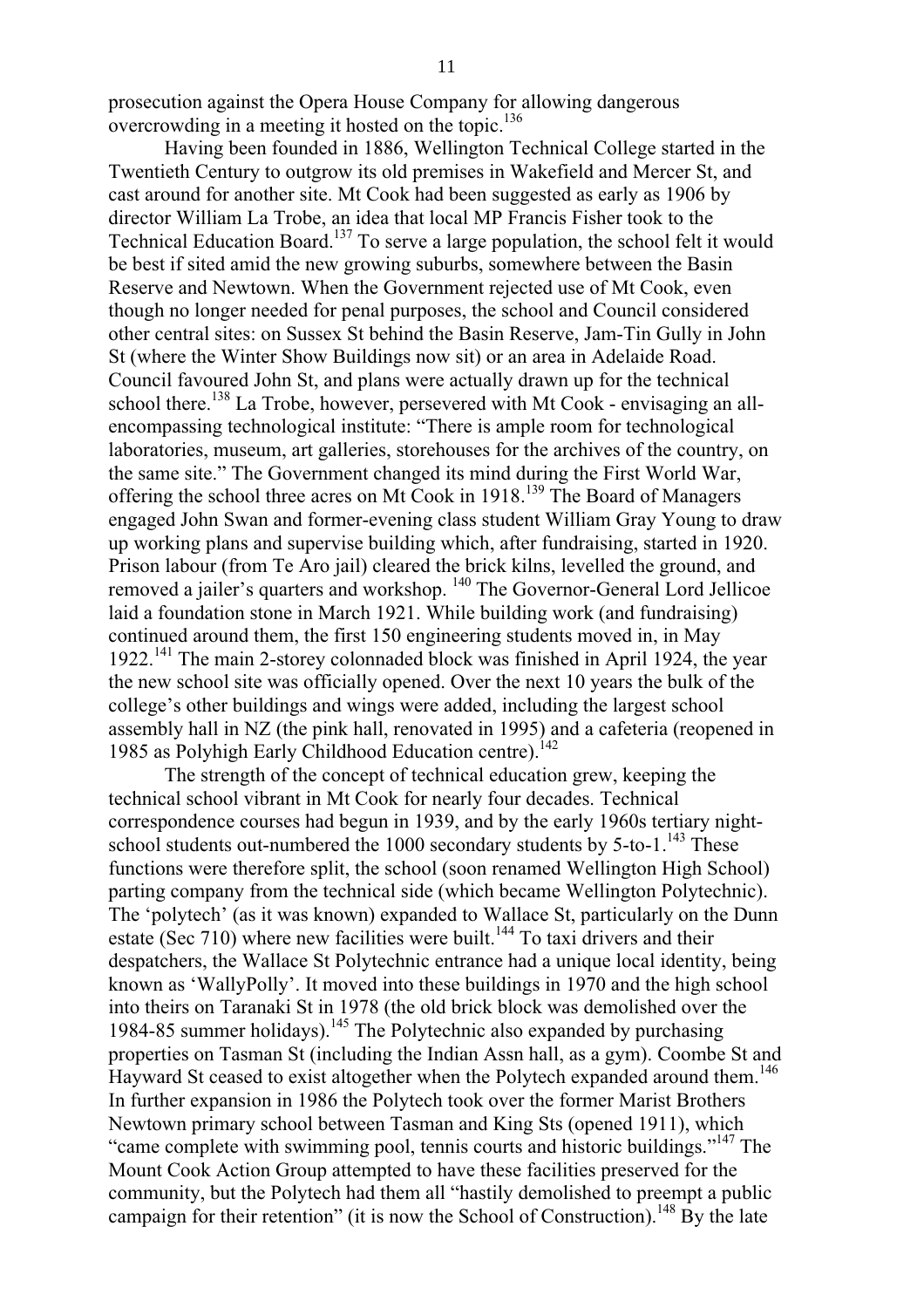1970s Mt Cook School had also moved again, further away from Mt Cook down Tory St, and its old brick building on Buckle St demolished. Wellington High School opened a new complex on the site of its former big block, in 1999. The advent of Massey University assuming the former National Art Gallery &

Dominion Museum as its Wellington campus in 1999, and merging with Wellington Polytechnic in the same year, has only cemented in place the role of education in Mt Cook.<sup>149</sup>

What influence have these institutions had on the suburb around them? College student used first waste ground in Rolleston St then, after it was levelled in the late 1940s, the Prince of Wales Park at the top of that street for its sport fixtures and PE (its own playing field on Taranaki St was finished five years after Murphy's moved out in 1952).<sup>150</sup> The college's demand for a swimming pool led it to help the Boys Institute on Tasman St to recommission its pool in March 1961. The institute had been built in 1914-15 as the 'S A Rhodes Home for Boys'. The widow of Legislative Councillor William Barnard Rhodes, Sarah Ann Rhodes donated the land and £13,000 for the institute.<sup>151</sup> The pool was covered over in the early 1930s but reopened in the 1960s. (Community swimming classes, and the YMCA next to the BGI, closed at the end of 2007 for a supermarket development in the block bounded by Tasman/Rugby/Belfast/Douglas Streets.<sup>152</sup>) Unlike the earlier military and penal uses (which either barracked their soldiers or marched convicts in daily from Te Aro jail), education has brought a demand for local housing. The Newtown Progressive Assn railed against a proposal in the late 1960s to shift the technical correspondence staff to Heretaunga, as part of the new Central Institute of Technology, because it threatened 270 jobs at Mt Cook.<sup>153</sup> The tertiary institutions, particularly, have created demand for student (as well as staff) housing in the locality, which rivals that of the hospital – but not that of commuters who work in town. This would be especially so after the Polytech started nurse training in 1973 or degree courses in 1992.<sup>154</sup> All these demands led to numerous flats being added underneath or behind conventional homes, or whole houses built as rental properties, and from the 1960s old houses being divided up into 2 or 3 or more small flats.<sup>155</sup> Since the Millennium medium-density student accommodation has mushroomed around the Basin Reserve (Te Awhina complex) and on the former site of Mt Cook Boys School at '217' Taranaki St (the ex-army building on which had more recently been used as an Multicultural Educational Resource Centre). $156$ 

#### **Services**

As to be expected from a burgeoning new suburb, Mt Cook had its share of services. Wellington South Fire Brigade started life on Howell's corner (Adelaide Road and John St). After the fire station moved up to the top of Constable St, Wilson funeral directors used the John St site (until the  $21<sup>st</sup>$  Century, when the building became a plumper supplies).<sup>157</sup> A Post Office and workshops occupied the corner of Drummond and Adelaide Road, again before the Wellington South post office proper was opened.<sup>158</sup>

Mt Cook hosted the main Armed Constabulary depot from 1869, with a civilian police station added on the corner of Buckle St and Banks Tce in 1894.<sup>159</sup> There was already an Adelaide Road police station from 1878, for a sole constable in a rented building, but this was actually in Newtown off Riddiford/Rintoul St, later called Wellington South Station.<sup>160</sup> The increased presence was required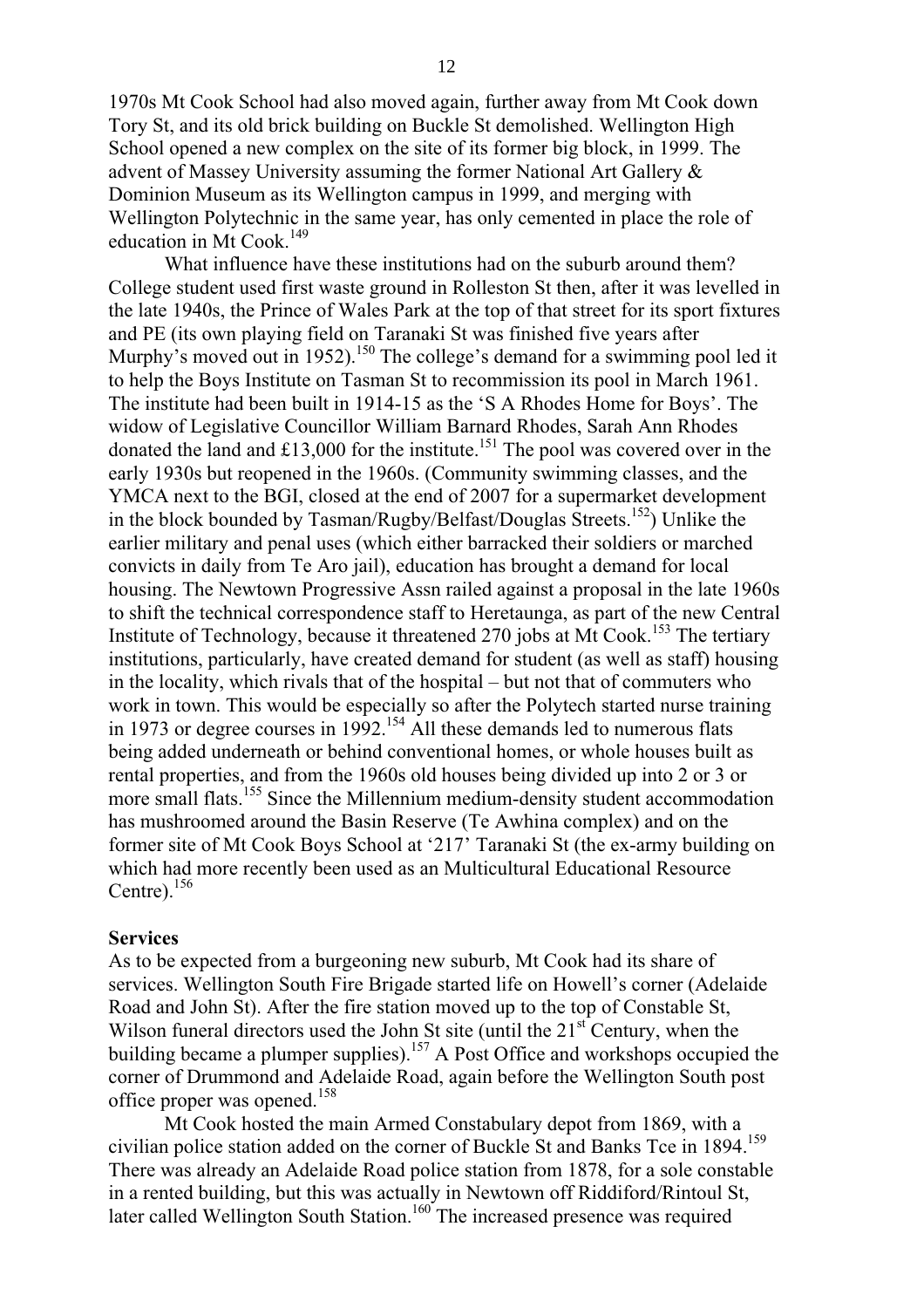because Mt Cook/Newtown had become "one of the most densely populated suburbs in the country."<sup>161</sup> An early gang in the area gained the name 'Feather' Push' after leaving tell-tale feathers at their crime-scenes.<sup>162</sup> In the schools the rough boys from Mt Cook School were known as 'Mt Cook Gaol Birds'.<sup>163</sup> Another police station, short-lived, was opened on the corner of Adelaide Road and King St in 1976, when the Wellington South Station closed, but only a clothing store still operates from this site.<sup>164</sup>

Of public facilities, the area has had a Lunatic Asylum, called Mt View. It was built originally for 100 patients, on 113 acres, and opened in 1875 (having moved here from Karori). Despite being expanded in 1880 and 1885, the institution (which grew to house 270 patients and 36 staff) suffered congestion, and enquiries into its treatment of patients dogged the life of it and other asylums. The advent of Porirua Lunatic Asylum eased the congestion from 1887 (both under one superintendent and overseen by a Lunacy Dept), but Mt View did not close until 1910, when Government House, built nearby, was almost complete.<sup>165</sup>

Only 50 acres of the asylum's grounds were required for Government House, building of which had started in 1908 and which was formally occupied in 1910.<sup>166</sup> A new drive was put in to it from the Basin Reserve, with Drummond St as the trade entrance. The Governor even asked the Council then to reduce the fare on its tram service for people attending receptions at his new residence.<sup>167</sup> A writer in 1948 compared Adelaide Road's pioneer past with "the shabbiness of its buildings today and the crowded alleys on its eastern side".<sup>168</sup> Half a century later the Newtown Progressive Assn suggested that these grounds were preventing redevelopment of area east of Adelaide Road. President O Foy feared that this area would become a ghetto in a generation - "like Detroit".<sup>169</sup>

Basin Reserve is of course a huge recreation facility but it has been documented well elsewhere. Interestingly the Newtown Progressive Assn in the 1960s expected the Basin Reserve to be "done away with in 20 years time".170 Its sponsorship in 2005 by Prime Finance probably means its future is well guaranteed.

#### **Utilities**

The spread of utilities – water, drainage and energy (first gas, then electricity) – was unremarkable in Mt Cook. When more water pipes arrived in 1879 to reticulate the Kaiwharawhara stream tapped 5 years earlier, nine streets were authorised to get them, including Adelaide Road, Hanson St, Drummond St, and Douglas Wallace St – but these were small pipes.<sup>171</sup> This part of the city was very late in getting large reticulation mains bringing Wainuiomata water: they were laid from Adelaide Road to Riddiford St in 1905 (a 12-inch main) and in Mt Cook (Tasman St 1907, in 15-inch mains).<sup>172</sup> The supply, however, remained inadequate until the building of two more dams in 1911-12, when the first service reservoir was approved for the ever-expanding city. This would receive water brought in from the Wainuiomata dams in a duplicated set of pipes. The new reservoir was to be sited somewhere above the southern edge of the city flat, which had been termed the 'low-level zone'. With houses being built further up the hills, sites for high reservoirs had been considered in 1897, on Nairn/Thompson St (at 250ft above Thorndon Quay), Bell Road (230ft), Bidwill (205ft), Rolleston (225ft), Hargreaves (220ft) and part of Wright St (200ft).<sup>173</sup> The site above Bidwill St – but higher up - was chosen in 1909, work getting under way after it was approved two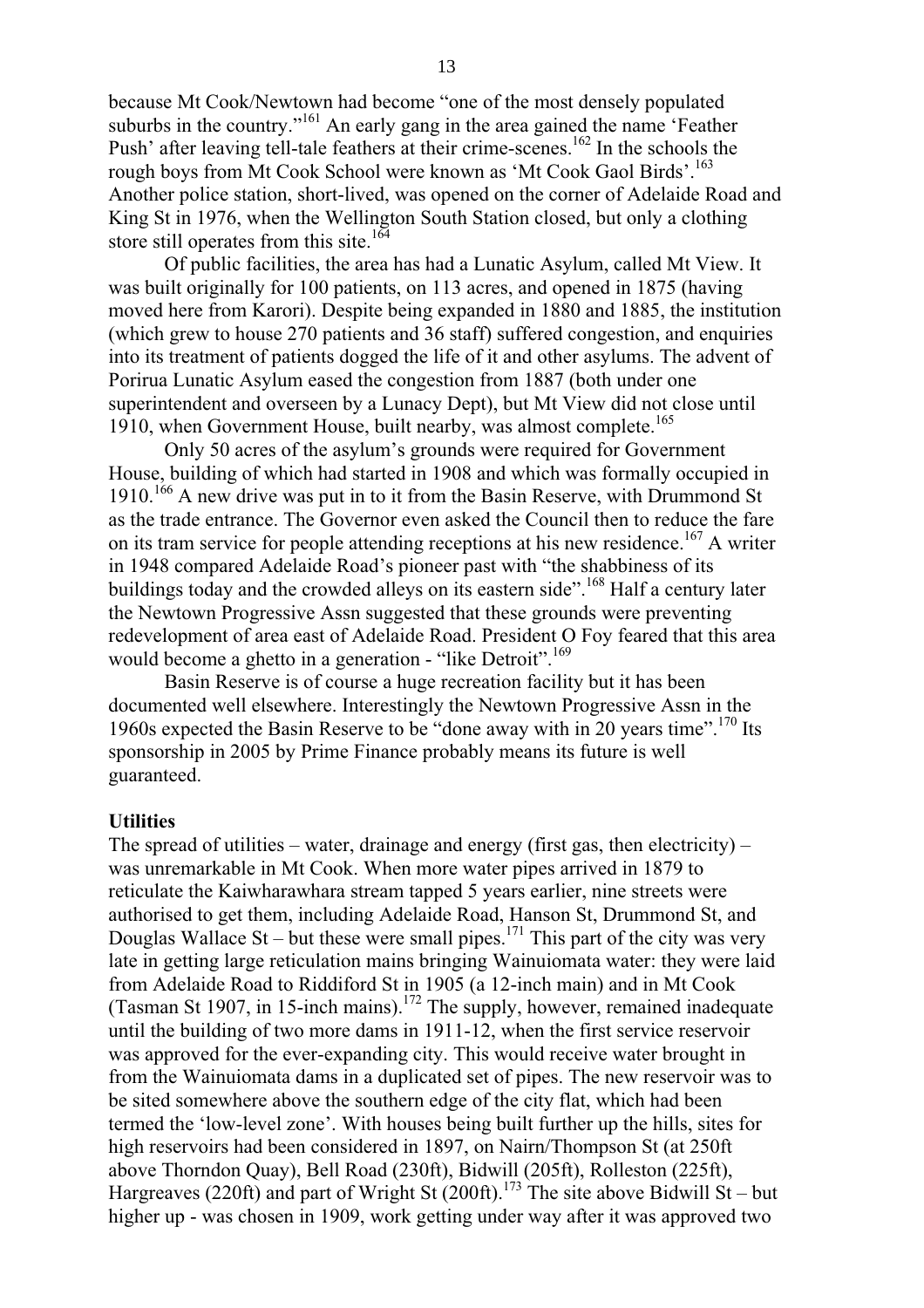years later.<sup>174</sup> A submerged concrete box holding 2 million gallons was built there by 1913, the 21-inch pipes coming to it from the north, up Nairn St. Bell Road was deviated around it.<sup>175</sup> A 15-inch service pipe then fed off from the reservoir, heading to the south-east via Salisbury Tce and Carrington St, to link up with the existing 15-inch pipe in Tasman St. While this reservoir kept water flowing to new homes in the south of the city, it was at times – especially during dry summers difficult to fill (it had been built just a few feet too high) – but is still in service.

The arrival of fresh potable water was not initially matched by hygienic drainage of waste waters. The congested inner parts of the city therefore suffered heavily from the typhoid attacks in the early 1890s (and, for different reasons, the influenza pandemic of 1918).176 The desire to buy Maori out of their Te Aro Pa at the bottom of Taranaki St was, in part, to allow Taranaki St to be extended down to the harbour so that "drains [could] be carried on to the sea." This purchase was effected in 1880.<sup>177</sup>

Existing streams had in most cases become sewers through residents disposing waste and excrement into them. One such stream, in Adelaide Road, vexed the Council for a good while. It fed swampy ground beside the road opposite the panned tramway depot, and in 1877 the Town Clerk, City Surveyor and Inspector of Nuisances all reported on it and possible solutions.178 The £60spent on it then did not solve the problem, so Council the following year suggested covering a portion of the creek opposite Tramway Station. Residents, however, petitioning that it be filled in.<sup>179</sup> Contributing to the problem was a "rubbish depot", which Council covered over with earth while looking for a new dump site.<sup>180</sup> The new hospital planned for Newtown, however, added logic for this work, and led to Council approving the Adelaide Road drain be channelled and covered up as far as the hospital. The hospital and lunatic asylum actually added to the drainage burden, so the General Government was asked to contribute to the cost of this work. When it declined any grant in aid, in 1883, Wellington City Council initially abandoned the project.<sup>181</sup> The brick culvert from Drummond St up to the hospital did eventually proceed, but the job dragged on into 1887 and was dogged by cost overruns and low- quality bricks.<sup>182</sup>

But by 1890s the drains themselves were still part of the problem. In their 'Report of the Sewerage of the City of Wellington', consultants Messrs Cuthbert & Ferguson had "noticed… cottages built immediately over box-drains with only a plank or so between a drain, carrying foul-smelling sewage, and the floors of the living rooms, and ugly pools of stagnant water below, or in close proximity, to dwellings and shops.… Recent prevalence of zymotic disease in the city" in 1890 was dismissed as being caused by "merely Native celebrations of a Jubilee [of the Treaty of Waitangi]."<sup>183</sup> After reviewing earlier suggested drainage schemes, going back to 1878, Cuthbert & Ferguson proposed sewage be 'ejected' from the city in pipes to Drummond St, where a tunnel 103 chains long (1968m) would take it under the hill to Kilbirne (emerging at Duncan Tce) and then on in pipes to an outfall at Hue te Taka [Moa Point] 5 miles away. After a public meeting, ratepayers voted on the drainage loan of £165,000,but despite 2,290 voting for it (and 347 against) the proposal was lost because the MC Act required a majority of voters (then numbering 5,771) to approve it.<sup>184</sup> A Wellington City Sanitation Loan Empowering Act 1892, had therefore to be passed, authorising the £165,000 being raised.185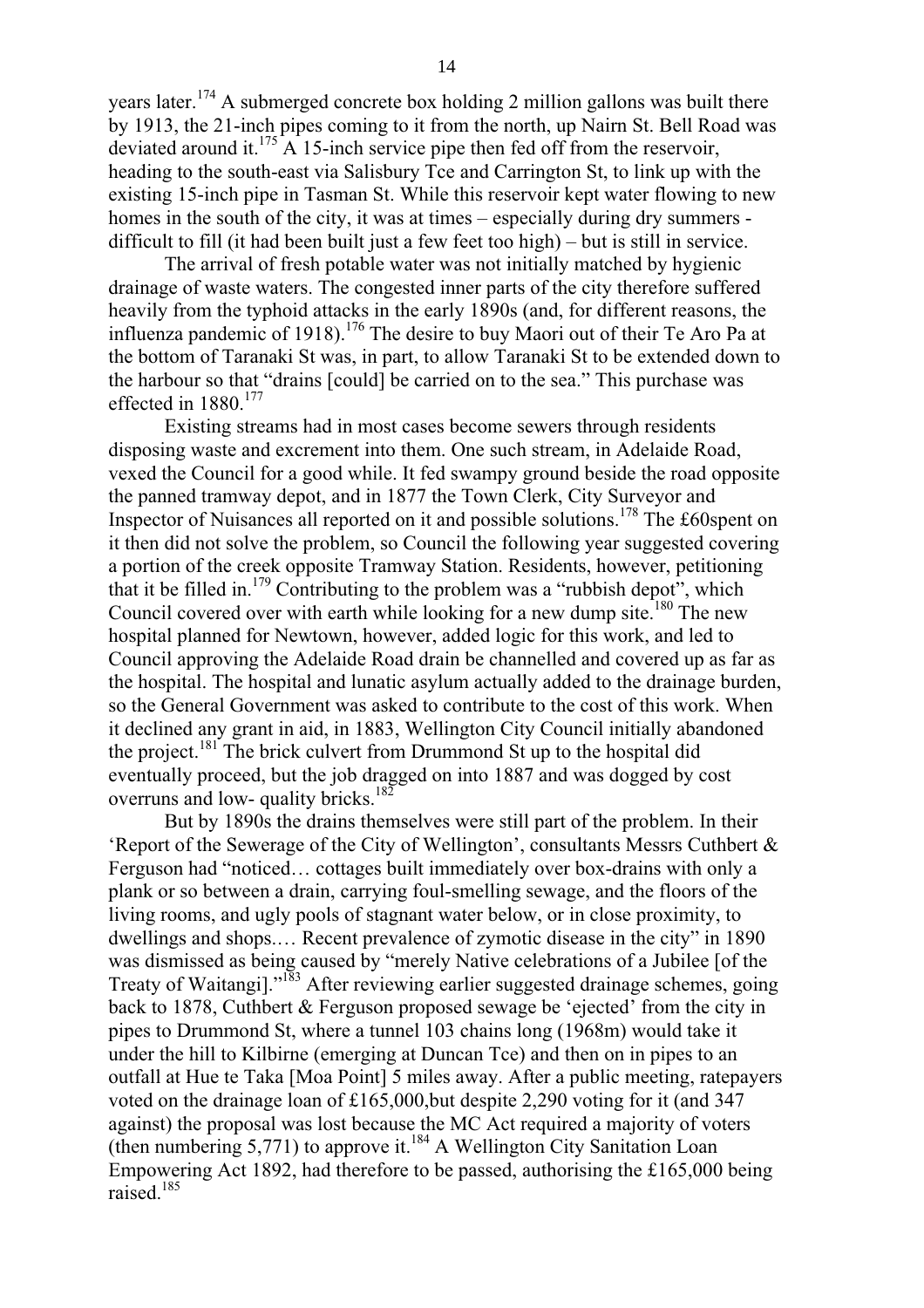Messrs McLean & Sons won the sewage tunnel contract, and the first sod was turned on Tuesday 18 December 1894 - at 3pm.<sup>186</sup> After weathering a small storm over employing labourers from Auckland, McLean pierced the tunnel through in September 1895.187 Once the Shone electric pumps had been installed in 'ejector stations' and houses hooked up to it, the city's sewerage system was inaugurated – in 1899. Another sewerage main was later driven under Mt Cook hill, from NW to SE, connecting up with this system.

Gas was laid to these parts not long after the Wellington Gas Co started producing 'town gas' from coal, in its Tory Street works, in 1871. Low-pressure pipes fed the gas, primarily, to lights. Similarly with electricity, it was reticulated widely to residences only after the Mangahao power station came on line in 1924.

#### **Settlers**

Because most of the main streets of Mt Cook were charted in 1840, they bear names of pioneer significance. The many sections surveyed by the NZ Company south of Basin Reserve were all sold, but few people chose to live there initially. Of the 151 electors on the 1843 Burgess Roll only two are from this area (carpenter Solomon Levy in Mt Cook and labourer Stephen Pilcher, Wright St).188 Some houses are known to have been built in the 1840s in this area: a "commodious house" was offered for sale in 1849, on Wallace St.<sup>189</sup> Builder William Wallis constructed a cottage for his young family on Nairn St in 1858 (it is now a museum).<sup>190</sup> Another early survivor is now 5 Wright St, built around 1868-69, though its section, 698, was originally considered a Wallace St address.<sup>191</sup> By the 1880s, housing flourished in residential Mt Cook.

Mt Cook offered early suburban living. A bevy of merchants lived near the town: James Smith in Bidwill St, David Anderson in Hankey St, and John Kirkcaldie nearby in Thompson St (his house later being Sister Francis Xavier's Academy for Young Ladies).192 Architect Frederick de Jersey Clere bought into Wright St, and war-hero Major Gascoyne in Adelaide Rd.<sup>193</sup> The wealthier amongst them, such as Burns Philp-founder David Anderson, might ride to work on a horse - not a long ride in his case (his premises were on Willis St).<sup>194</sup> His house was built in 1875 and, along with John Kirkcaldie's, looked prominent and opulent when seen from the city below.<sup>195</sup> The Anderson estate was subdivided in the late 1920s and Anderson Terrace laid out,<sup>196</sup> but it had not been developed when war came and was used as an army camp from 1942-46. Long after the war the house (enlarged and heavily modified) was sold as a Commercial Travellers' Club, then became headquarters of the Royal NZ Foundation for the Blind, and is now a the Kohanga Reo national office.<sup>197</sup>

A three-storied house demolished in 1966 for the new Wellington Polytechnic was built in 1909 by WH Jackson and was notable for the ornate wooden staircase linking its floors.<sup>198</sup> It had lately been occupied by a Chief Woodwork Instructor at Wellington Technical College, A Graham. A similar fate met Mr Dunn's property on Wallace St, a "once-stately home". Dunn, a clerk, had built two houses on his section 710 by the mid-1870s. His estate was purchased during WWII and used for a while by the school caretaker, and for tennis courts, prior to demolition for the Polytechnic's expansion.<sup>199</sup>

Mt Cook might also have been the place of secondary investment for people who lived elsewhere in Wellington. Many early owners bought several sections, and sections changed hands often. Henry Chappell was one, a resident of The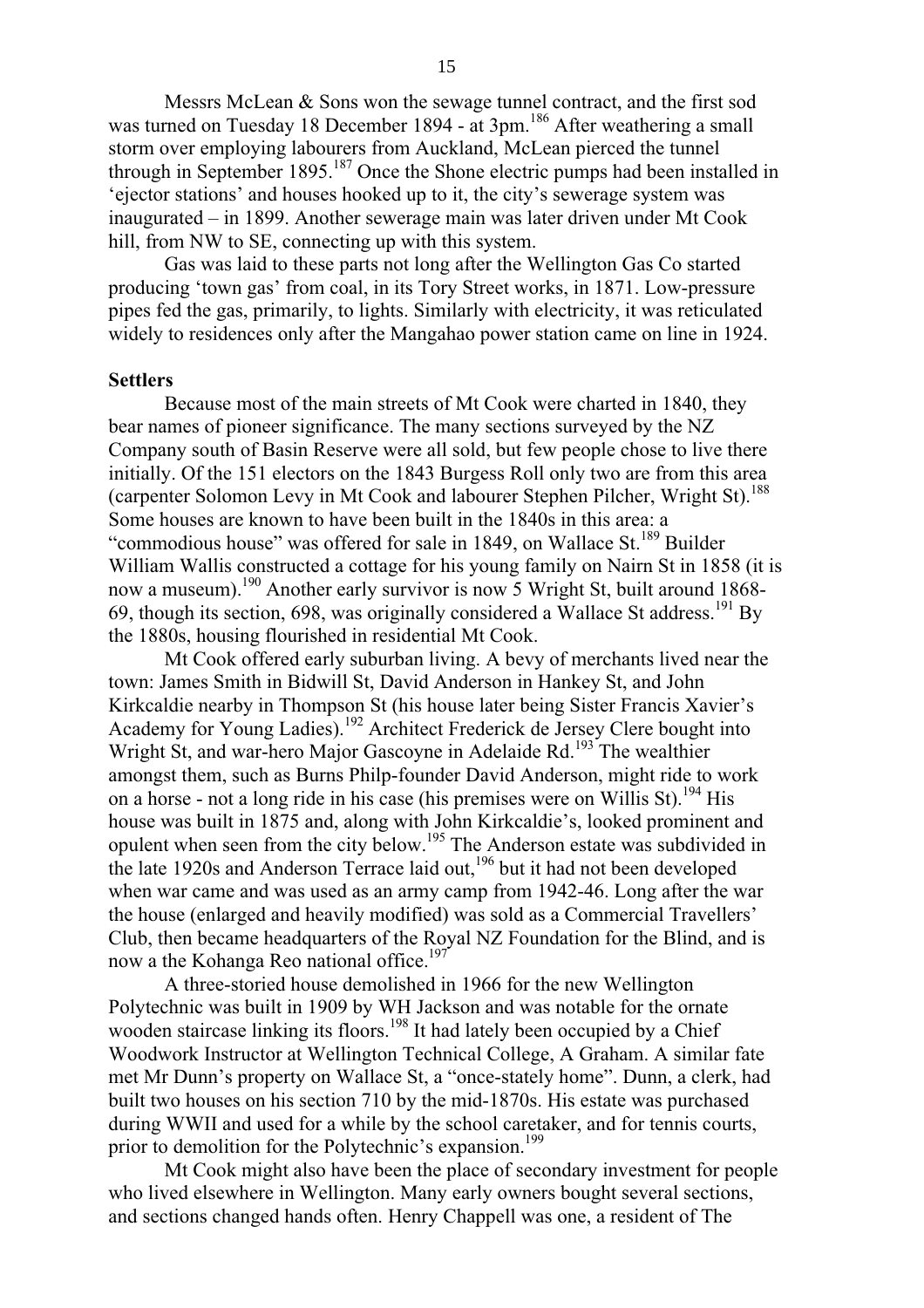Terrace, who in 1879 granted 10 perches of his Sec 739 (on the corner of Tasman and Drummond St) to his son Henry Chappell Jr, a saddler, and applied for a rightof-way on his behalf.<sup>200</sup>

While to some a transient suburb, Mt Cook has hung on to other residents long-term. An amateur champion boxer, Billy Parris, lived in 44 Rolleston St from 1926 until the late 1980s. With a NZ welterweight championship belt, he turned professional in 1938 and became a contender. He served (and boxed) in the Medical Corps in the Pacific during WWII.<sup>201</sup> Later on, he said, his Seventh Day Adventist religion prevented him fighting on Saturdays when most bouts occurred (though his last four fights to 1944, all losses, would have contributed to his retirement). Another long-term resident is Miss Irene Emeny, a long-term council secretary, who has lived in the same house in Ranfurly St from 1899 or so (having been born there or moved in as an infant) till 2006, when she died aged 108 years old.202 War historian-turned-conscientious objector Ormond Burton was Minister at the Webb St Methodist Mission in 1930s. His flock included students at Wellington Technical College where, after the war, Burton became headmaster.<sup>203</sup>

Later notable residents have helped change the area's reputation. By the 1960s the northern Adelaide Road area was run down. Calling it a slum area, the Newtown Progressive Assn in 1965 advocated developing the east of Adelaide Road in light industry like those over the road, or in low-cost housing.<sup>204</sup> Trevor Rupe (aka Carmen) was convicted in 1961 for brothel-keeping in Hanson St, opposite the Alexandra Maternity Home.205 Highway 61 had its gang headquarters on the corner of Hanson and Drummond St, just up from the Tramway Hotel. This iconic pub had gained a notorious reputation for gang activity (the Black Power's under the auspices of the Eastern Suburbs Rugby League Club). A fight that started there in 1981 culminated in a Black Power attack on the Mongrel Mob house in Brown St, during which a man was killed.<sup>206</sup> Medium-density housing has in the 1990s been built east of Adelaide Road.

#### **Homes**

Most buildings (85%) in Mt Cook were built before 1920, with the majority being built in the decade 1900-1909. This is the highest proportion of pre-1920 buildings of any Wellington suburb. In the Nairn/Thompson St area a very large minority (22%) date from the Nineteenth Century, making it the oldest residential part of the city after Mt Victoria (with 58% pre-1900).<sup>207</sup> As to be expected Mt Cook houses sit on small thin sections (7-10m frontage) with narrow gaps between houses (up to 2m): a high proportion  $(44\%)$  are two-storey.<sup>208</sup> A 1999 study said "the entire area [of Mt Cook] is significant for the existence of its original building stock." This study, and consultation with residents, has led to the Council's District Plan Change 38, "protecting... the special character of these suburbs."<sup>209</sup>

Because of the topography, most houses in Mt Cook are built on sloping sections, usually simple 4-room villas, with a wide veranda out front and a lean-to and an outhouse toilet in the back yard (which either climbs up terraces or drops away). Often a workshop or flat occupies the basement. One such representative house, 47 Rolleston St, was built in 1896 by a carpenter Frederick M Peterson, who lived in it for around 15 years (while building others).<sup>210</sup> A rusticated-weatherboard house with hipped corrugated iron roof, it was later bought by a locomotive driver Edmund Hassett, around 1924, whose family kept it for four decades. When they moved in the family had "electric light but little else [originally lighting was by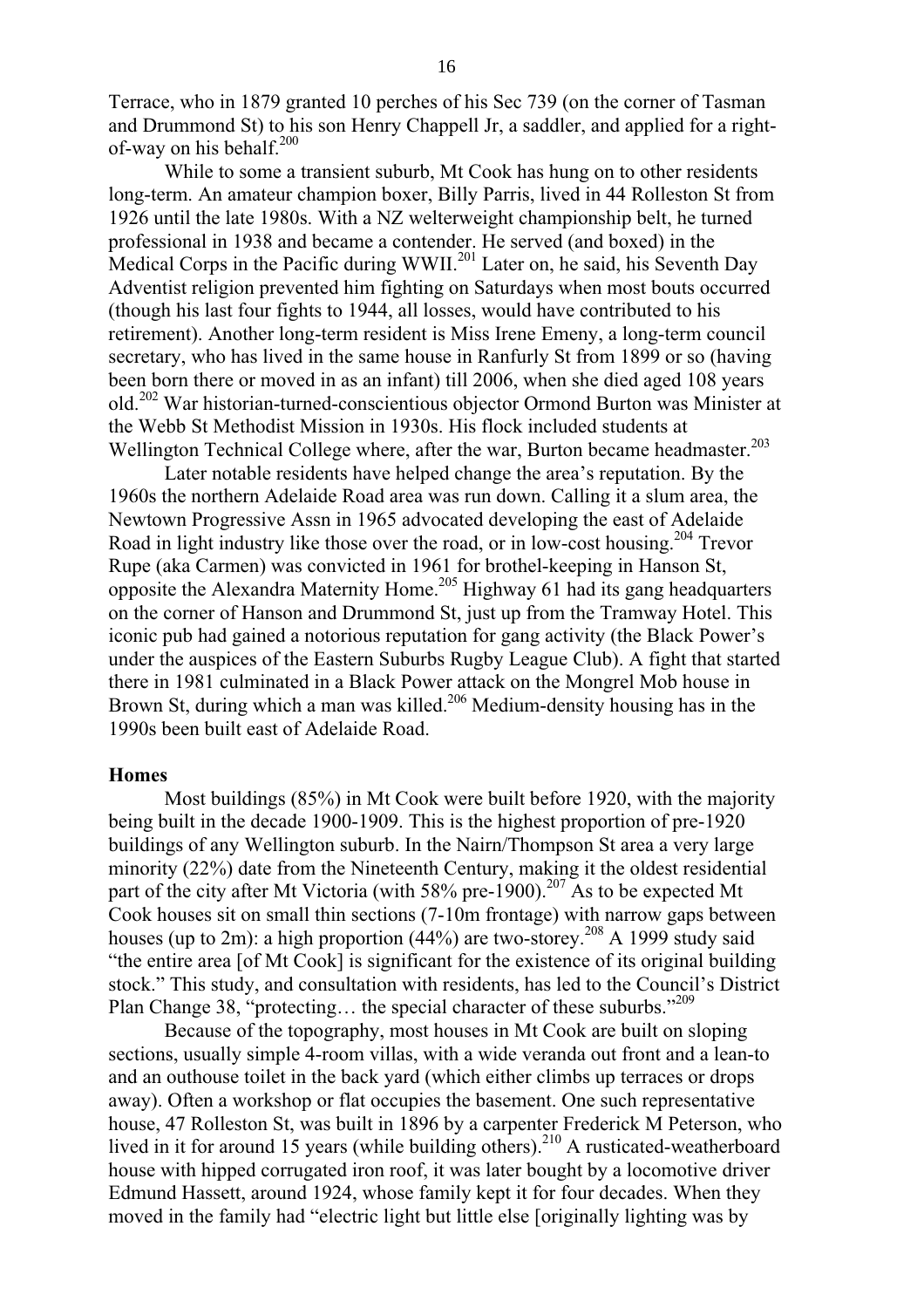town gas]. There was no hot water system, cooking was by means of a coal-fired range, there were no [electric] hot points, the family washing was done weekly in the washhouse out the back where the copper had to be boiled.… We bathed once, sometimes twice a week,… toilet paper was non-existent – it was a luxury we could not afford – and each *Evening Post* was cut into squares and hung on a string beside the toilet." Hassett converted the basement to a flat to augment the family's meagre income, and expanded the rear lean-to (as well as digging out a garage). When around 1930 the front verandah was enclosed (as was commonly done)– in "modern overlapping weatherboards" - and the front rooms expanded into it "at one stroke we became, for a short time, the smartest house in the street. The sides and back had not changed a bit but the front was 'with it'." This family kept chickens out the back, and their neighbours kept goats. $2^{11}$ 

Having briefly had a role housing new immigrants (in the former barracks, 1870s), Mt Cook has also seen medium-density state housing. These have taken the form of apartment blocks, in-fill housing developments and, more recently, student accommodation. The Government built three blocks between Rolleston and Hargreaves St in the late 1950s on the former brickworks claypit, with the City Council adding more by the early 1980s on Nairn St (Central Park, Etona and Berkely Dallard flats), Hopper St (now George Porter Tower) and Hankey/Hopper/Taranaki St (Arlington Apartments).<sup>212</sup>

#### **STREETS**

#### **Bidwill**

- 1840 Drawn and named (as Bidwell St) on 1840 and 1841 maps, this street is more likely named after the high-profile John C Bidwill who visited NZ in 1839-41 (and who published his rambles here in 1841), than his younger brother Charles, the settler associated with introducing sheep to the Wairarapa, but who didn't arrive in NZ until after these maps were printed. [Irvine-Smith, 1848, p69; Ward, 1928 pp74 & 107 has Charles Bidwill arriving in 1840 or 1842.]
- 1875 City Surveyor reports on Bidwill St, report agreed to by Public Works Ctee. [WCC Ctee MB, 20 July 1875, p217, 00164/1, WCA]
- 1875 O'Shea offers flagstones [for footpath?] and rejected as too expensive by Public Works Ctee [WCC Ctee Bk, p214, 13 July 1875 and p231, 24 Aug 1875, 00164/1, WCA]
- 1876 5 residents in Bidwill St [WCC Rate Book, 1875-76, 00163:0:24, p8]
- 1876 Tenders called for clearing gorse, and let to Messrs Feshwater & Williams, @19/6 per chain [WCC Ctee MB, p300, 28 March 1876, 00164/1; WCC MB4 1874-78, p131, 00166:0:2; Repeated 1880, WCC MB5, 19 Dec 1880, WCA]
- 1878 5 residents on the western side of Bidwill St: James Smith (draper), James O'Shea (merchant), Robert Nichol (commercial traveller), Mrs Phelan (Settler), William Warren (storeman). ['Wellington Street Directory' p272, *New Zealand Directory*, Wise & Co, 1878]
- 1879 Permanent levels taken on Bidwill St (and St Hill St) which WCC decided to advertise, as required in the MC Act, [WCC Minutes 2 Oct 1879 in 'Private Streets Book', p17, 00366:1:3, WCA]
- 1880 That the formation of Bidwill St as already approved by WCC go ahead, on payment of the amount guaranteed by Messrs [James] Smith and others. It was formed soon thereafter. [WCC Minutes 16 Sept 1880, in 'Private Streets Book', p21, 00366:1:3; 'List of Streets in the City of Wellington', in back of 'Private Streets' Book, Town Clerk's Office, 00366:1:1, WCA]
- 1880 Tender for formation of Bidwill St by Thos Smith (£559-1-6) accepted [WCC MB5 1878-81, p368, 14 Oct 1880 00166:0:3, WCA]
- 1880 7 residents ['Wellington Street Directory' p299, *Directory of New Zealand 1880-81*, Wise & Co, 1880]
- 1884 Subdivisions of Town Acres 685-89 on the south of Bidwill St seen on plan DP 285 (Jan 1884), WCA
- 1884 Kerbing small part of top of street costing £9 approved, and Mr A Sample to pay half [WCC MB6 1881-84, p377 19 June 1884 & p389, 3 July 1884, 00166:1:4, WCA]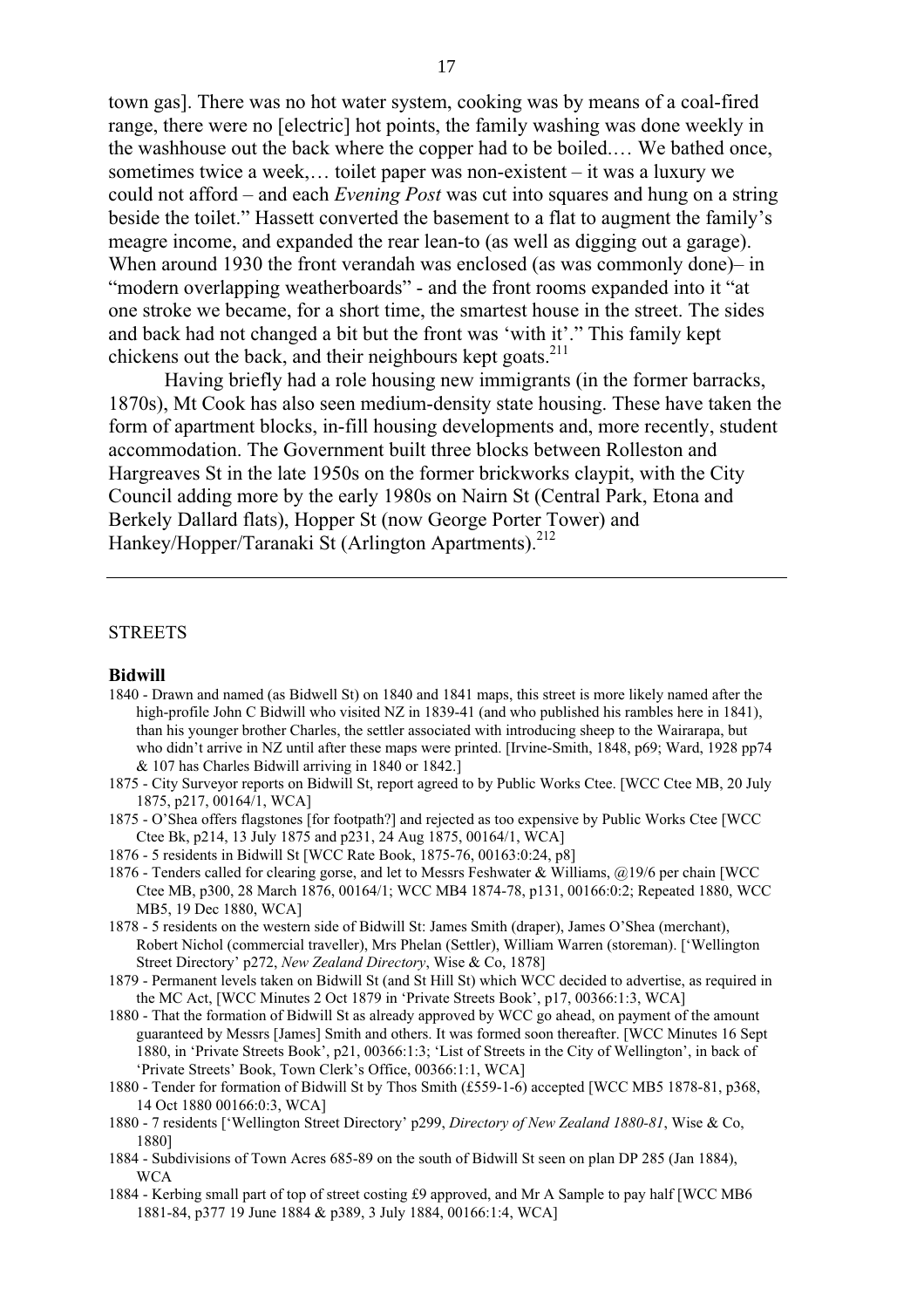- 1888 Mr Pettie asked WCC to lay drain, referred to PW Ctee. Question of drain went to a vote, PW Ctee recommending it not be done, but Councillors voted 9-to-2 to lay it [WCC 26 Jan 1888, p60 p62, MB8 00166:0:6, WCA]
- 1888 PW Ctee recommended that a 1.5-inch water main be laid as asked for by Mr DG McKenzie and others, and be extended to Wright St (J Monahan) [WCC PW Ctee 26 Jan 1888, p62, MB8 00166:0:6, WCA<sub>1</sub>
- 1890 Channelling and kerbing to stand over [WCC 21 Aug 1890, p85, MB9 00166:0:7, WCA]
- 1890 11 residents listed (2 of which were on the southern side) ['Wellington Street Directory', *New Zealand Post Office Directory 1890-91*, Wise & Co, 1890]
- 1891 First noted spelling of 'Bidwill' seen on DP 535, dated Sept 1891. WCA
- 1891 Melrose BC asked WCC "to extend Bidwill St through town belt to Brooklyn". The City Reserve Ctee approves, after report on practicability and cost. Melrose BC offered £80 for the Extension through town belt and Finance Ctee asked to make provision on estimates for next financial year and for necessary completion of Bidwill St itself. [WCC 10 July 1891, p284, MB9 00166:0:7; WCC 23 July 1891, p291, MB9 00166:0:7;WCC 15 Oct 1891, p356, MB9 00166:0:7, WCA]
- 1892 Subdivisions of Town Acre 682/683 on the north of Bidwill St seen on plans DP 572 (Nov 1892). WCA
- 1893 Government declined the use of prison labour for the control of gorse. Gorse was a problem on unformed streets and unlet reserves 9WCC Ctee Bk, p469, 30 June 93, WCA]
- 1894 Right of WCC to cut down footpaths referred to the NZ Municipal Assn, and in meantime no further action be taken re Mr Warren's property and the obstruction thereon. [WCC MB10, p307, 1894, 00166:0:8, WCA]
- 1895 Question of erecting retaining wall on Mr Warren's property held over. Wall to be built if Mrs Warren pays £25 and Mr Sample £10 [WCC MB11, p229, 29 Aug 1895, 00166:0:9; WCC MB11, 24 Oct, p267, 00166:0:9, WCA]
- 1922/23 Parts of Sec 690 subdivided 1922/23 (DP 6495 and Deeds 465, WCA)
- 1928 Subdivisions creating Anderson Tce by name on the north of Bidwill St is seen on plan DP 9985 (surveyed July 1928), deposited 7 April 1931, WCA
- 1942 The Anderson estate accessed off Bidwill St (Anderson Tce), which was subdivided but not developed, was leased for defence purposes in November 1942 "for the duration of the war and 6 months afterwards." This excluded Anderson's main house (67 Hankey St) but included the garage, and drive way. Eighty huts and service buildings were erected in the lower grounds, adjacent to orchards, and on the Nairn St Reserve (with a total of 246 beds). It was called the Bidwill Street Camp. The Anderson's garage was used as a sergeant's mess, only to be later destroyed by fire. The camp was used as a Central Military Districts base depot camp, including for CMD Signals. Once vacated by Army, it was intended to be used in 1946 by the National Service Dept as transit accommodation for returning service personnel. It had not been a popular camp and in May soldiers from Hataitai camp refused to move to its cold unlined huts. In a rowdy meeting on the 29th they shouted down the National Service officer sent to 'direct' them to relocate, and formed instead an Inspection Committee to judge for themselves. It found it unhealthily cold, "being situated in a shady place, the sun disappears at approx 3pm and there is a lot of winter still to go."213 Despite £250 worth of improvements the site was vacated on 30 June (in favour of the Winter Show Buildings) and the huts removed by March 1947, when returned to the Anderson estate. ['Camps & Hostels-Accommodation-Bidwell [sic] St Camp', L1, 33/1/22, Archives NZ, Wellington]

#### **Hargreaves**

- 1840 Named after "a merchant who subsequently went to Christchurch" [Irvine-Smith, p259]. A person D Hargreaves is shown living in Wellington in 1843 [Ward, 1928, p460]. Only EH Hargreaves is listed as an early Canterbury merchant (of Norwich Quay Lyttelton) [A Selwyn Bruce, *Early Days of Canterbury*, 1932, p73]. It is also possible that as the name had been adopted by 1840, the merchant in question may have been a UK-based friend of the NZ Company directors who either went direct to Christchurch instead of Wellington – or didn't migrate to NZ at all.
- 1882 Tender accepted for formation Hargreaves & Wright St, by Messrs J Stephens & Co, (£147-18-0), but Messrs Stephens on an error on their part, declined to fulfill their tender, so issues to next lowest, JP Shields, (£262-10-0) [WCC MB6 1881-84, p72 11 March 1882 & p77 30 March 82, 00166:1:4, WCA. This probably included making the cutting at the bottom of the street, seen in 1884 photo of Mt Cook.]
- 1882 Subdivisions on corner of Hargreaves and Wright St, Town Acre 697, is seen on DP A/2220 (1882), and of Town Acre 693 on the north of Hargreaves St on DP716 (drawn July 1894, approved 1895)
- 1883 WCC motion that the formation of Hargreaves St be completed, in 1883, [WCC Meeting 18 Jan 1883, in 'Private Streets Book', p28, 00366:1:3, WCA. This probably reflected that at first the street went little further than the intersection with Wright St, a mere handful of yards up from Wallace St].
- 1883 PWCtee reco formation be completed, 18 June 1883 but postponed 6 months on 14 Sept 1883 [WCC MB6 1881-84, p180 & 242, 00166:1:4, WCA]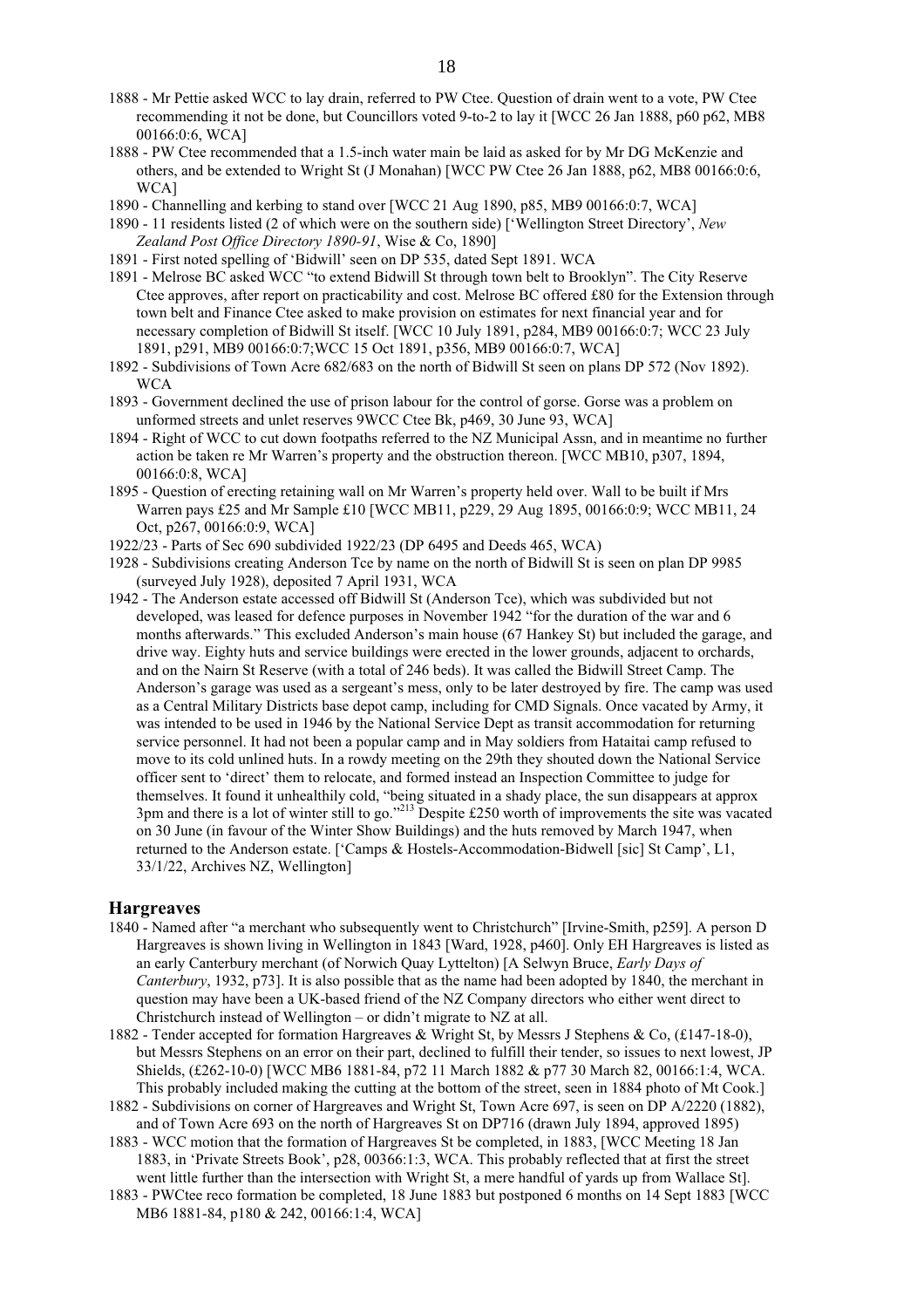- 1884 Water service 3/4in pipe to be laid WCC 27 March 1884, [WCC MB6 1881-84, p329, 00166:1:4, WCA<sub>1</sub>
- 1890 Hargreaves St is first mentioned in a local street directory in 1890 as 'Hargraves St' [sic] and only in the context of where Fred Hill's property ended on Wallace St. ['Wellington Street Directory', *New Zealand Post Office Directory 1890-91*, Wise & Co, 1890]
- 1893- Gorse to be seen to [WCC 12 Oct 1893, p234, MB10, 00166:0:8, WCA]
- 1894 Petition for works to be done, referred to Public Works Ctee [WCC 26 April 1894, p376, MB10, 00166:0:8, WCA. Forming top of street?]
- 1895 WCC approved further formation work in 1895, as per City Surveyor plans. This probably reflected the advancing march of housing, and residents lobbying Council [WW Meeting 28 March 1895, in 'Private Streets Book', p64, 00366:1:3, WCA]
- 1895 houses seen completed and being built at the top of Hargreaves St [Photo, 'Wellington-Businesses-Hutson & Co, 1895' F-68595 1/2, ATL]
- 1895 Formation work as per City Surveyor's report approved. Tenders called, and that of C O'Connor (£79-10) accepted [WCC MB11, p123, 9 April 1895, 00166:0:9; WCC MB11, p251 26 Sept, & 10 Oct 95, 00166:0:9, WCA]
- 1895 H Hill complaining that work in Hargreaves St will cut through his property, but WCC says it wont [24 Oct 1895, p263, MB11, 00166:0:9, WCA]
- 1896 Proposed alteration of grade be considered [WCC MB11, p430, 7 May 1896, 00166:0:9, WCA]
- 1898 Letter from Mr Hill re embankment on Hargreaves St, referred to PW Ctee. WCC agrees to contribute £25 to this embankment on his property (after PW Ctee recommended *not* doing so) [WCC MB13, p39, 19 May 1898, 00166:0:11; WCC MB13, pp80, 81, 30 June 1898, 00166:0:11, WCA]
- 1896 Street lamp requested by JW Copithorne [WCC 5 Nov 1896, p81, MB12, 00166:0:10, WCA]
- 1898 First substantive listing in Wises, with 11 names ['Wellington Street Directory', *New Zealand Post Office Directory 1890-91*, Wise & Co, 1890]
- 1916 Subdivision of Town Acres 695/696 on the north of Hargreaves St is seen on plan DP 4030 (drawn March 1916), WCA
- 1925 first private motor garage applied for (D O'Brien, Lot10 Sec694), requiring a Public Works Ministerial exemption under PW Act. Others soon follow, even though the street had been granted an exemption in 1907 ['Hargreaves Street – Motor Garage D O'Brien', ABKK, w4069, Box 32, 51/837, Archives NZ Wellington; *NZ Gazette*, No71, 8 Aug 1907]
- 1926 Subdivision of Town Acre 697 on the south of Hargreaves St is seen on plan DP 7249 (drawn Oct 1926)

#### **Myrtle**

- 1897- [Having bought the estate of Robert Douglas Wallace] Mr Crump applied for a right-of-way off Douglas Wallace St. This was granted him on the condition that only one house was built on each section shown on his submitted plan and that all buildings stand back 33ft from the centre of the rightof-way [a condition not met, as Myrtle Cres is only 40ft wide] [Public Works Ctee, WCC Meeting 23 Sept 1897 [in 'Private Streets Book', p72, 00366:1:3, and 'Streets Register', p115, Town Clerk's Office, 00366:1:4, WCA.
- 1898 Named after the newborn child of Harry Crump, a developer, who bought and subdivided land from the estate of sheep-inspector Robert Douglas Wallace behind the Adelaide tramsheds. These had been used by the tramways horses. [Irvine-Smith, FL, *The Streets of My City*, Reed, 1948, p256; WCC Rate Book, 1875-76, 00163:0:24, p50Sec 735]
- 1899 Subdivision shown [on plan DP 956, received 29 March 1899, WCA]
- 1900 Myrtle Cres first mentioned in WCC Minutes, over Council's discussion of the signboard and nameplate outside the residence of HJ Barraclough, herbalist, referred to the Works Committee. [WCC 1 Nov 1900, p308, MB14, 00166/12, WCA]
- 1902 Myrtle Cres is first mentioned in a local street directory in 1902, with 9 residents, all on the eastern side.
- 1903 A Legislation Committee of WCC considering private streets to be taken over (with another bill being prepared in Parliament to this end), suggested in 1903 that Myrtle Cres not be taken over. It was then deemed a private street, some of which were maintained by WCC without having formally been taken over. The reason was that the street was used exclusively by its occupiers. ['Private Streets Book', p91, 00366:1:3, WCA; with ref to WCC Minutes in MB16, p582, 24 Sept 1903]
- 1905 Taken over as a public street by WCC in Wellington City Streets Act,1905. ['List of Streets in the City of Wellington', in back of 'Private Streets' Book, Town Clerk's Office, 00366:1:1, WCA]
- 1905 listed with 22 named residents, ['Wellington Street Directory', *Wise's New Zealand Post Office Directory 1905*, Wise & Co, 1902]
- 1907 The first street lamp was recommended for this street (by the Council's Electrical Engineer) in 1907, but a request for another by residents three years later was refused [WCC MB19, p120, 17 Jan 1907, 00166/17; and MB21, p431, 11 Aug 1910, 00166/19, WCA]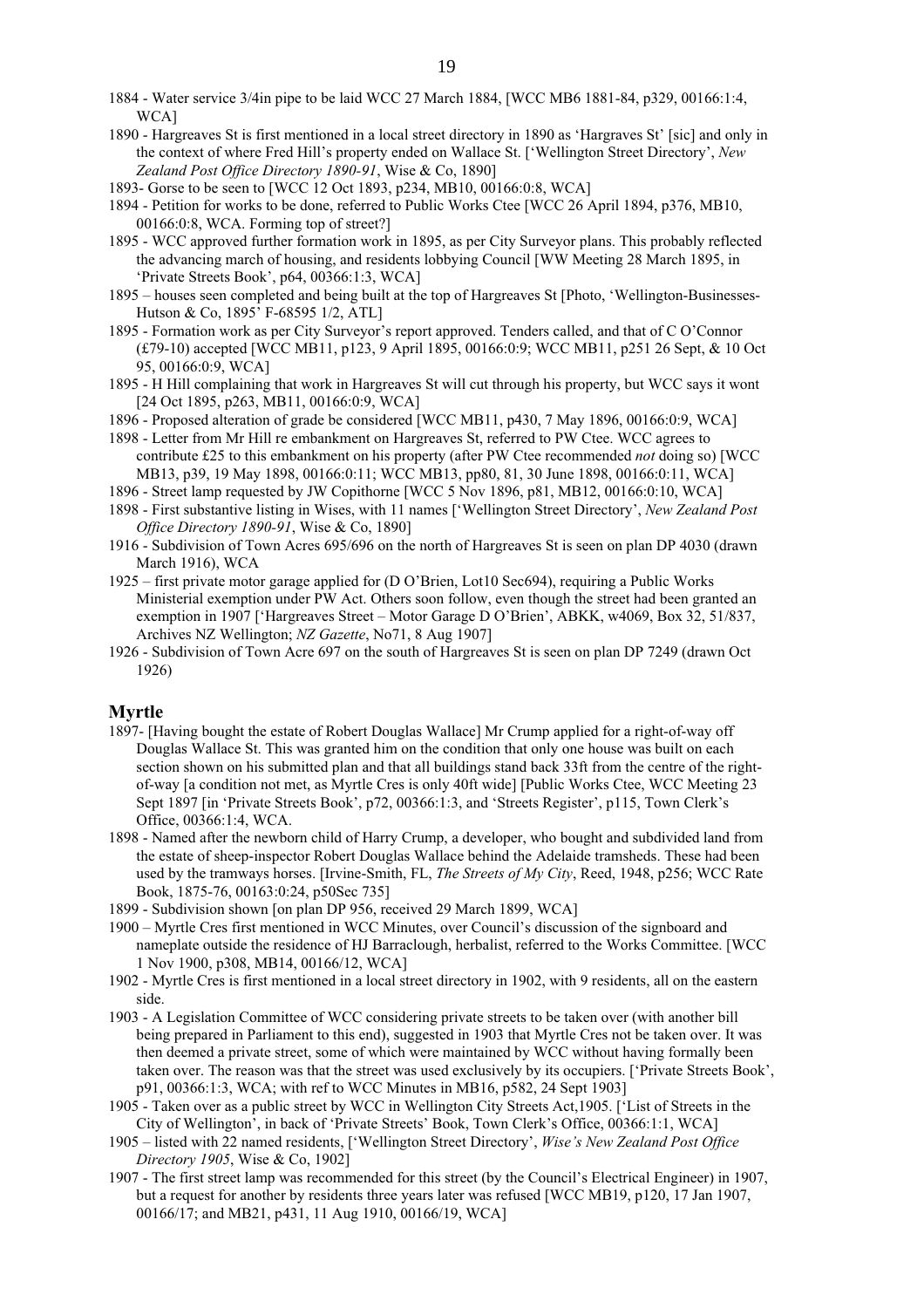- 1910 Still 22 residents named but houses now numbered 1-35 (of which 2 are on the western side, No8 & 10)
- 1933- Exempted from streets to be widened in 1933, because of existing buildings. [Order in Council 10 April 1933, in *NZ Gazette* No.26, p74413 April 1933. Myrtle Cres was set at 40ft wide. ABKK w4069, Box46, 51/1790. MOW file 'Streets - Myrtle Cres & Douglas St, Wellington']

#### **Wright**

- 1868/69 the earliest known house (now No.5) is built on Wright St. [NZHPT Central; Regional Office file 12013-684]
- 1871 The large house (on 3-5 Papawai Tce, until recently demolished) is built. [NZHPT Central; Regional Office file 12013-991]
- 1876 Named after developer John FE Wright, who developed this street and had a grand scheme to carry it on to the south, to Island Bay Estate. He applied to form this road (called Joseph St), through the town belt, in 1876 with the aim of Council then taking it over [WCC minutes 20 July 1876 WCC MB4 p153, 00166:0:2, WCA and 23 July 1878, 30 Oct 1879, 2 Sept 1880, 15 Sept 1882 in 00366:1:3]. A road connecting the end of Wright St with EW Mills Road in Vogeltown, through the town belt, was proposed as part of the Melrose Improvement Works by 1905. The City Engineer differed in his opinion about the route chosen (presumably by Melrose BC) in a site inspection in July, and the 'track' (though seen and named Hutchison Rd on maps from as early as 1877 [Charles O'Neill Map of Wellington City, 1877, 832.4799a-1877-Acc212]) was not cut until 1911, linking with Liardet St. The South Wellington land Co dedicated a strip of land 66ft wide for this road in 1912.<sup>214</sup>
- 1876 Mr LE St George asking for repairs to Wright and Wallace St, to which PW Ctee say 11 April 1876 there are no funds available. [WCC Ctee MB 1870-77, p304, 00164/1, WCA]
- 1876 7 houses shown on rates book [WCC Rate Book, 1875-76, 00163:0:24, p61]
- 1879 Levels for Wright St advertised WCC 18 Sept 1879 [WCC MB5 1878-81, p206, 00166:0:3, WCA]
- 1880 Wright St is first mentioned in a local street directory in 1880-81, with four names of owners/resident s, but only on the western side: William Thacker (carter), George Waters (labourer), J Morgan (painter) and Mrs J Lawson (settler). ['Wellington Street Directory' p299, *Directory of New Zealand*, Wise & Co, 1880-81]
- 1881 first subdivisions around Salisbury Tce are seen on plans of Town Acre 702, 703 on DP340 (1881) and TA703/704 on DP406 (1888).
- 1882 Tender for formation Wright St of C O'Connor (£748), accepted [WCC MB5 1878-81, p252, 21 Jan 1882, 00166:0:3, WCA] 1884 Photo shows fresh cutting in bottom of Hargreaves St [in *The Basin*]
- 1882 first subdivision on Wright St seen on WCC plans :- of Town Acre 697 on DP A/2220 (1882), TA698 on DP881 (1898), DP5381 (1921), DP5629 (1922) and DP9427 (1929), TA699 on DP8047 (1927), TA704/705 in 1924, and TA706 on DP6116 (1923).
- 1885 Culverts 18-inch for Wright St [culverting the stream?] postponed [WCC, MB7, p5, 20 Jan 1885 00166:1:5, WCA]
- 1886 WCC consented to a right of way through Town Acre 703, upon application by Messrs McTavish, Tatum & Co, from which Salisbury Tce is derived[WCC MB7, p291, 6 Aug 1886]. Salisbury Ave recognised by WCC as a right of way, 7 May 1896 [in 'Private Streets Book', p68, 00366:1:3, WCA]
- 1887- Mr CF Richmond et al requests a drain be laid, which is first declined, then Council agrees to do so if residents contribute £45 [WCC 20 Oct 1887, p12, MB8 00166:0:6; WCC 3 Nov 1887, p18, MB8 00166:0:6, WCA]
- 1890-91 23 residents (now on both sides of street) ['Wellington Street Directory' p299, *Directory of New Zealand*, Wise & Co, 1880-81
- 1895 Postponed from February, repairs in Salisbury Ave/Tce be done, not exceeding £35, so as to stop storm water flooding properties [WCC 28 Feb 95, p90, MB11, 00166:0:9; WCC 9 April 95, p90, MB11, 00166:0:9, WCA].
- 1896- Proposed alteration of grade be considered [WCC 7 May 1896, p430, MB11, 00166:0:9, WCA]
- 1896Deputation [inc FJ Wilson, 30 Jan 1896, p331] complains that "large quantities of offensive rubbish are being deposited in the gullies at the southern end of Wright St and Wallace St". The nuisance has "greatly increased lately" with all sorts of refuse, indeed even animals. Referred to PW Ctee [WCC 21 Nov 95, p277, MB11, 00166:0:9, WCA] This was still a problem in 1900 [WCC 20 Sept 1900, p253, MB14, 00166/12, WCA] and led to the gully south of John St gaining the name Jam-Tin Gully [Ref Noel Harrison, *The School That Riley Built*. WTC 1961, p75], WCC MB23, p143, 25 Jan 1912, and p438, 18 Sept 1912, 00166/21] and the Reserves Ctee saying a notice board has been erected there to warn public to take care of trees recently planted there. [WCC MB23, p450, 14 Oct 1912, 00166/21]. The city's existing Destructor (an incinerator), which opened in 1888, was hopelessly overtaxed by waste, and an additional incinerator opened in March 1908 at the Corporation Yard, Clyde Quay, also failed to solve the problem. [WCC Year Book 1926-27, p143]
- 1897- proposed cricket ground at top of John St considered but soon postponed [WCC 1 July 1897, p293, MB12, 00166:0:10, WCA]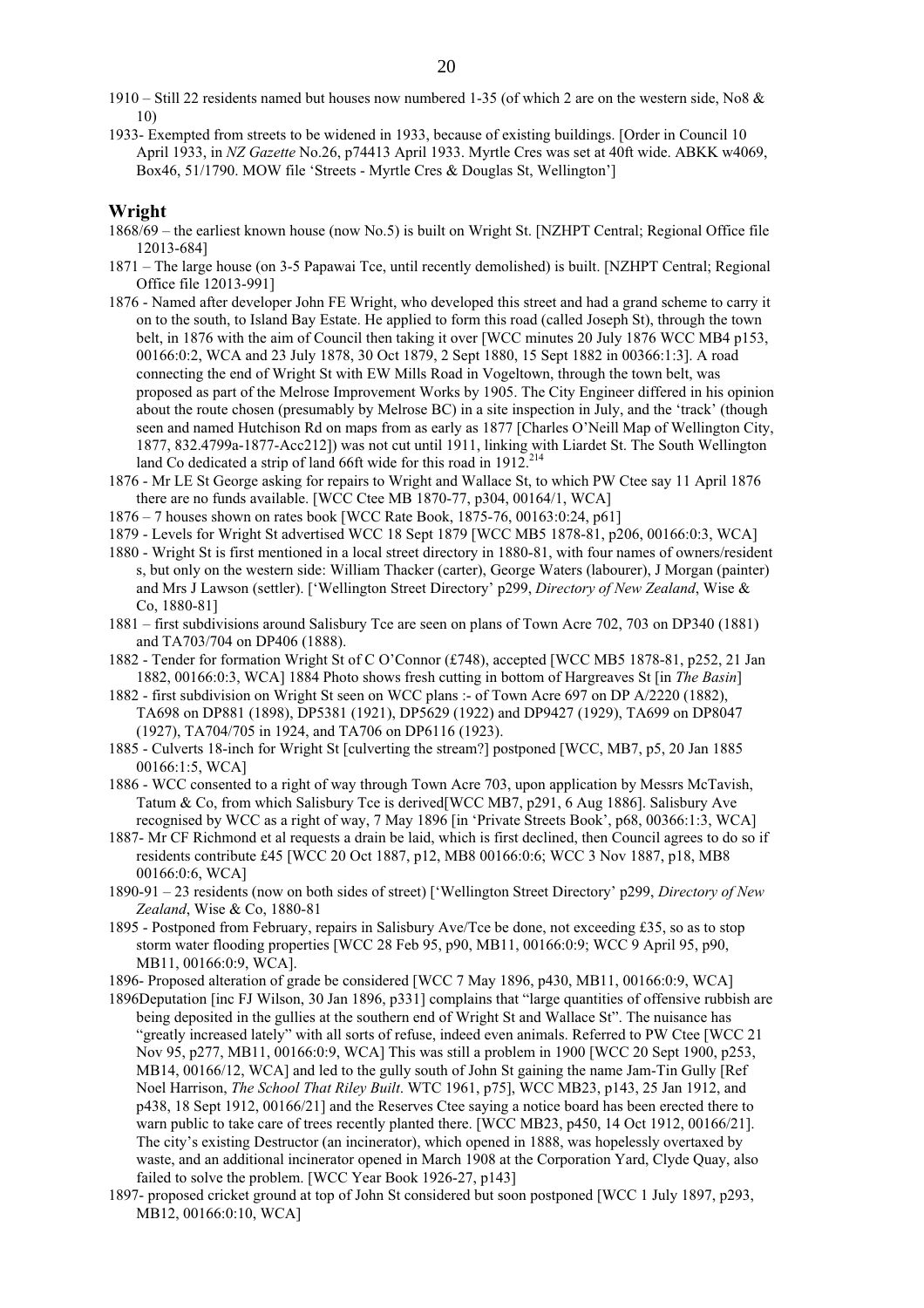- 1899 The WCC Rights of Way Committee granted Mr S Cook a right of way permit in 1899 to access one cottage only, on the back of his section. It was to not exceed 11ft in width. [WCC MB13, p231, 9 March 1899, 'Streets Register', p133, Town Clerk's Office, 00366:1:4, WCA]
- 1905 Salisbury Ave, an 18ft 6in right of way taken over by WCC at the same time as Salisbury Tce, under the 1905 Act. [ Salisbury Tce is so listed, 'List of Streets in the City of Wellington', in back of 'Private Streets' Book, Town Clerk's Office, 00366:1:1, WCA]
- 1928 Papawai Tce subdivided from town acre 699, owned since 1871 by Louis St George, who came to Wellington to work as a public servant in 1868. The later street was named after other property owned by the family in the Wairarapa. [Bruce Herdman, pers com 6 March 2006]
- 1995 Houses at 56-64 and 57-63 (all H Crump, 1905) included in WCC Heritage Building Inventory
- 2005 Wright Street Historic Area (including No.56-64) notified by the NZ Historic Places Trust, and registered in 23 Sept 2005.
- 2004 The house at 3 Papawai Tce, which was demolished in December 2004 amid public outcry and without an archaeological consent being issued, was another early prominent house in the area. It dated from 1870s. That it was to be replaced by 13 small units (as had a similar property in Finlay Tce, by the same developer) prompted the WCC to initiate research into the character of the suburb. This led to Variation 39 of the District Plan, limiting in-fill developments in this and other inner suburbs. [NZHPT to Janssen Dommett Design No.2 Ltd, 9 December 2004, 'Papawai Tce' File 12013-991, Central Regional Office, NZHPT; *DominionPost*, 9 Feb 2006]

<sup>3</sup> NZ Company Map of Wellington, by Capt Mein-Smith RA, 18 Aug 1840, 832.4799gbbd-1840—Acc318, Cartographic Archive, ATL; The military history of Mt Cook is covered in detail in Peter Cooke's 'Headquarters, NZ Military Forces; *Forts & Works* 20, Defence of NZ Study Group, Jan 2006; See also Lt Col EB Bestic, *End of an Era*. INL Print, 1979. Buckle St is named after a UKbased NZ Company Director, John W Buckle.

- <sup>5</sup> Hamlet Eagle, 'Government House', in Martin Boyle's *Newtown! Community in a Wellington Suburb*, Wellington Safer Community Council, 1998, p28
- 6 See Peter Cooke, 'History of the National War Memorial', *NWM Conservation Plan*, Ministry for Culture & Heritage 2004 <sup>7</sup> William Good was hanged in public outside Mt Cook Jail on 17 June 1850 for murdering a seaman on a ship in Wellington harbour. William Minchin, *Wellington – The Dark Side,* 2005, p31; RIM Burnett, *Hard Labour, Hard Fare & a Hard Bed*. National Archives, 1995
- <sup>8</sup> Prisoners were employed, for instance, in March 1843 "digging the foundations for the new gaol on Mt Cook and levelling the ground." March entry, IA1 1843/1698, 'Mt Cook Gaol', Archives NZ, Wellington<br><sup>9</sup> EL Imino Smith, *The Streets of My City*, Wellington, 1948, p51
- 
- 
- <sup>9</sup> FL Irvine-Smith, *The Streets of My City*, Wellington, 1948, p51<br><sup>10</sup> Evening Post, 19 August 1946<br><sup>11</sup> 'Plan of Mt Cook Observatory, Wellington, and its connection with the triangulation'. General Survey Office, *AJH* 1884, and 832.4799bf-1884-Acc46203, Cartographic Archive, ATL
- 1<sup>2</sup> See letter WCC MB15, p168, 29 Nov 1901, 00166/13; p377, 31 May 1906, p457, 6 Sept 1906, MB18, 00166/16, WCA
- <sup>13</sup> Minchin, 2005, p68; *New Zealand Free Lance* 26 January 1944; Hanson St is named after an 1840 settler, Richard Davis Hanson, who in 1846 moved to South Australia to achieve high public office.

<sup>14</sup> *Wellington & Environs*. Dept Lands & Survey, 1926; *The New and Revised Authentic Map of Wellington*, NZ Map & Guide Co, n.d. (but dated to between 1959-67) 15 Even Ian Wards, in his 'Newtown Survey' (*Wellington Regional Committee Newsletter*, May 1988, p1) didn't afford Mt Cook any

<sup>16</sup> *Evening Post*, 23 February 1994 17 The William Bannister map of Wellington, drawn from Mein-Smith's survey, shows 'Cook's Mount'. See Ward, 1928, p72. Cook's Mount is seen on an 1843 map, SO10433, 832.4799gbbd-1843-Acc3001 and Cook's Hill on *Plan of the City of Britannia in Lambton Harbour, Port Nicholson*, *NZ,* 1840, 832.4799gbbd-1840-Acc14,170, Cartographic Archive, ATL <sup>18</sup> *Evening Post*, 19 August 1946

- <sup>21</sup> Mein-Smith Map, 18 Aug 1840, 832.4799gbbd-1840—Acc318, Cartographic Archive, ATL; The Crown's Surveyor Felton Matthew on his map of 1841 retained the same street routes and names as proposed by the NZ Company. See Map 832.4799gmbd-1841- Acc7632, Cartographic Archive, ATL
- <sup>22</sup> Tributaries of this stream on it journey out of the area crossed Sections 700 and 697, joined at 698, crossed 714, 713, 712, 711, 716, 715, then 666, 665 and 664 on Banks Tce, and at Sec 267 met with the branch that had come down Adelaide Road (Secs 739, 728 and 677). *Plan of the City of Britannia in Lambton Harbour, Port Nicholson*, *NZ,* 1840, 832.4799gbbd-1840-Acc14,170, Cartographic Archive, ATL; The St Georges house, on Papawai Tce, used this water supply for a swimming pool [Bruce Herdman pers com 6 May 2006]. 23 The NZ Company map is dated 14 August 1840 [00237:26:1, WCA]. The 1841 map is opposite p86 in *Te Whanganui-A-Tara. Me*

*Ona Takiwa. Report on the Wellington District*. Waitangi Tribunal Report, 2003 (WAI 145). The Mt Cook Reserve was gazetted on 20 October 1841. Nairn and Thompson Sts are named after UK-based NZ Company Directors, Capt Alexander Nairne and William Thompson, MP<br><sup>24</sup> Admiralty Chart BA1423, July 1856, in David Johnson, *Wellington By the Sea*, Bateman 1990, endpapers

<sup>25</sup> Wise's NZ Directory Plan of the City of Wellington, with additions to 1875. Henry Wise, Publisher, Dunedin. 00248:5:unnumbered, WCA

<sup>26</sup> PW Ctee sought estimates for forming Adelaide Road, 12 Dec 1876. WCC Ctee MB 1870-77, p376, 00164/1, WCA 27 AH Carman, *Birth of A City*, Wtn 1970, p101-02

1 Ward, Louis, *Early Wellington*, 1928, p270; in *Te Whanganui-A-Tara. Me Ona Takiwa. Report on the Wellington District*. Waitangi Tribunal Report, 2003 (WAI 145). P104

<sup>&</sup>lt;sup>2</sup> Adrian Humphris, 'Tramways and suburban growth - a case study of Kilbirnie, Wellington, New Zealand', Masters of Science in Geography Thesis, Victoria University of Wellington. 2003, Ch3, p95

<sup>4</sup> 'The Story of Mt Cook' "from *NZ Freelance"*. *Evening Post*, 11 May 1928

identity.<br><sup>16</sup> Evening Post, 23 February 1994

<sup>&</sup>lt;sup>19</sup> Description by Rt Hon Sir Francis Bell, Legislative Council debate on the NAG&DM Bill, NZPD, v226, p489, 8 October 1930 <sup>20</sup> *Dominion Post*, 10 March 2005, A4; Tasman St was named, as was Mt Cook itself, after another early explorer, the 17<sup>th</sup> Century Dutchman Abel Tasman.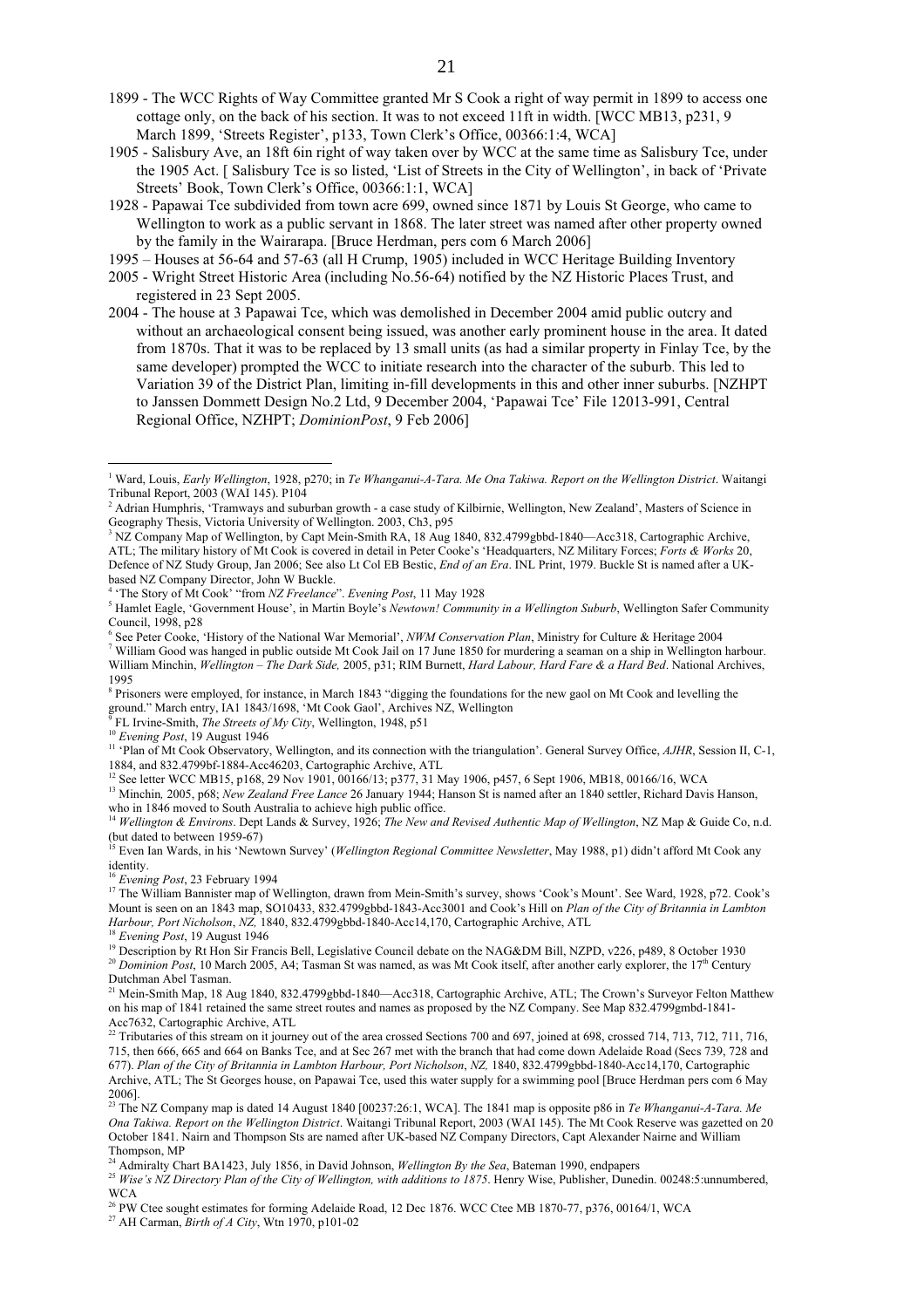<sup>29</sup> WCC 23 March 1888, p86, MB8 00166:0:6, WCA; Wards were abolished in 1901, briefly reintroduced (in a different configuration) following the merger with Melrose Borough - but disestablished again on 31 March 1905. WCC MB17, p392, 9 Feb and 23 Feb 1905, 00166/15, WCA

30 WCC MB5 1878-81, p275, 1880, 00166:0:3; WCC MB5 1878-81, p368, 14 Oct 1880, 00166:0:3; WCC MB6 1881-84, p130 31 Aug 1882, & p154 8 Nov 1882, 00166:1:4; WCC MB7 p80, 16 June 1885, 00166:1:5; WCC MB7, p250, 29 July 1886, 00166:1:5; WCC MB7, p390, 24 Feb 1887, 00166:1:5; WCC MB8, p82, 8 March 1888, 00166:0:6; WCC MB8, p101, 3 May 1888, 00166:0:6, WCA<br>31 Irvine-Smith, 1948, p254

<sup>32</sup> WCC 16 Aug 1894, p464, MB10, 00166:0:8; WCC 22 May 1895, p160, MB11, 00166:0:9; WCC 20 June 1895, p180, MB11, 00166:0:9; WCC 13 Aug 1896, p17, MB12, 00166:0:10, WCA

33 Irvine-Smith, 1948, p255

 $\overline{a}$ 

<sup>34</sup> PW Ctee, 3 Aug 1875. WCC Ctee MB 1870-77, p220, 00164/1, WCA. These streets were named after Edward Betts-Hopper (who drowned nine months after arriving in NZ), Thomas A Hankey (a London banker), John Howard Wallace (a local councillor) and the Taranaki hapu living in Te Aro pa [Irvine-Smith, 1948, pp61, 85].

35 WCC 27 June 1878 [in 'Private Streets Book', p11, 00366:1:3, WCA; Irvine-Smith, 1948, p258

<sup>36</sup> WCC Public Streets Committee, 16 April 1891, in 'Private Streets Book', p53, 00366:1:3, WCA

37 WCC 15 Feb 1877. WCC 2 March 1882 in 'Private Streets Book', p7 and 25, 00366:1:3, WCA;

38 WCC WCC MB4 1874-78, p444, 27 June 1878 and 11 July 1878, 00166:0:2, WCA

<sup>39</sup> WCC Ctee MB, p233, 29 Nov 1887. Decision confirmed 15 Nov 88, to take effect 1 Jan 1889. MB8, p208, 15 Nov 1888. WCC took over 1 more private street (of 22 considered) in 1894. MB10 p326, 1 March 1894, 00166:0:8, WCA

40 WCC MB8, p178, 20 Sept 1888; Private Street Committee, in 'Private Streets Book', p45, 00366:1:3, WCA  $\frac{1000 \text{ m/s}}{1 \text{.}}$  Irvine-Smith, 1948, p255

<sup>42</sup> WCC PW Ctee Report, 3 Sept 1881, and PW Ctee Report 16 Oct 1894, both in 'Private Streets Book', p54, 63, 00366:1:3, WCA; Hamlet Eagle, 'Government House', in Boyle, 1998, p28, says Drummond St was the asylum entrance, but the 1890 Tronson map shows Broomhedge St to be so ('N.Z. Post Office directory map of the city of Wellington and surrounding district' 832.4799-1890- Acc37424, Cartographic Archive, ATL

43 'Report of Legislation Committee', 24 Sept 2003, WCC TC's 'Private Streets Book', p95, 2003, 00366:1:3, WCA

44 NZPD, vol88, p228; NZ Statutes 1897 p118; NZ Statutes 1905, p785, all cited in AK Bristow VI f 'Works-Streets-Maintenance', WCA

<sup>45</sup> Alfred, Belfast, Broomhedge, Finlay, Hugh, John, Myrtle, Oxford, Ranfurly, Salisbury, Tainui. 'List of Streets in the City of Wellington', in back of 'Private Streets' Book, Town Clerk's Office, 00366:1:1, WCA. There was also a list of streets 'under 20ft' wide, in 'Private Streets Book', p95, 00366:1:3, WCA

NZPD, vol35, p161, 9 June 1880

 $47$  Boyle, 1998, p4

48 WCC MB12, p130, 14 Jan 1897, 00166:0:10, WCA; AK Bristow VIf, 'Works-Streets-Maintenance', p319

49 WCC MB12, p490, 10 March 1898, 0016:0:010, WCA

50 WCC MB13, p212, 9 Feb 1899, 00166:0:11, WCA

51 WCC MB13, p428, 21 Sept 1899; rejoining Revans St at Town Acre 761 is mentioned MB13, p401, 7 Sept 1899 in AKB VIg, p158;

MB13, p446, 19 Oct 1899; 'Map Showing Proposed Line, Island Bay Railway, AJHR 1892, D-8A, p7

 $52$  WCC 8 Feb 1900, p8, MB14, 00166/12, WCA

<sup>53</sup> *Evening Post*, 11 Aug 1900

54 WCC MB14, p243, 9 Sept 1900, 00166/12, WCA; WCC MB14, p191, 26 July 1900

55 MB15, p51, 11 July 1901

56 mb15, p109, 26 Sept 1901

 $57$  WCC MB16, p213, 30 March 1903. This reported 77 buildings moved, with 20 still to move.

<sup>58</sup> DG How, 'Iron Wheels in the Streets' in *Wellington Prospect*, 1970, p193; Pat Lawlor, *Old Wellington Days*, W&T, 1959, p77<br><sup>59</sup> Ovid Dempsey photo, PAColl-60001-13, ATL

60 'Hargreaves Street-Motor Garage. D O'Brien', MOW file 51/837, ABKK w4069, Box 32, Archives NZ, Wellington; History Card, 47 Rolleston St, WCC

<sup>61</sup> *NZ Gazette* No.87, 21 Oct 1920 and No66, p2940, 29 Sept 1927. Drummond St is thought to be named after Edward Drummond,

private secretary to the Duke of Wellington (Irvine-Smith, 1948, p60). 62 'Streets-Wellington-King St', MOW file 9/432, AATE w3387 Box 3, Archives NZ, Wellington

- 63 WCC MB5, p398, 17 July 84, 00166:0:3, WCA; *NZ Times* 30 Aug 1886 said it should be adopted.; Irvine-Smith, 1948, p62
- <sup>64</sup> WCC MB5 p216, 16 Oct 1879, 00166:0:3, WCA. There was another and St Hill Street in the city, off Manner St.

 $65$  WCC MB5 p211, 2 Oct 1879, 00166:0:3, WCA. There was another John St in Thorndon Ward.

<sup>66</sup> WCC MB5, p486, 11 Aug 81, 00166:0:3, WCA; WCC MB6 1881-84, p126, PWCtee report 17 Aug 82 00166:1:4, WCA <sup>67</sup> List of occupants of 47 Rolleston St, Mt Cook, Author's Coll; *Wise's NZ Post Office Directory*, 1900 et se

<sup>68</sup> For instance on Map of Wellington in Mantell papers, 1841, 832.4799a-1841-Acc2814, Cartographic Archive, ATL. One of the street signs on Hankey Street today, on the corner of Nairn St, has it as 'Hanky'. It is not known when Bidwell St was respelt Bidwill. <sup>69</sup> NZ Times, 13 Aug 1878

<sup>10</sup> WCC Ctee MB p247, 19 Oct 1875, MB4 p83 28 Oct 1875, WCC Letterbook p304, 1 Nov 1875, all in AK Bristow's notes VII Tpt vol1,  $p27-30$ 

71 WCC Rate Book, 1877-78, 00163:0:36, p5 Sec736. In the 1878-79 Rate Book [00163:0:38, p3] the Tramway Co own Sec736, listed then as 'stores and shed'.

 $^{72}$  P Brown to PW Ctee, WCC, Ctee MB, p39, 4 Sept 1877  $^{73}$  NZ Times, 18 June 1898

<sup>73</sup> *NZ Times*, 18 June 1898 <sup>74</sup> *NZ Times* 13 Aug 1878 <sup>75</sup> *NZ Times*, 27 Aug 1878; *Evening Post*, 14 April 1949. The first public run was on Monday 26 August.

76 WCC MB5, p106, 6 March 1897; *NZ Times* 13 July 1879, *Evening Post* '50 Years Ago' 10 Nov 1929 77 [AK Bristow's WCC Notes], VII, Transport Vol1 1850-1907, p31

<sup>78</sup> Graham Stewart, *The End of the Penny Section*, Grantham House, 1973/93, p11<br><sup>79</sup> Evening Post, '50 Years Ago', March 1931. WCC had approved this extension in Dec 1880

80 Stewart, 1993, p33, 'Tramsheds' are still shown and described as such on Ward's 1891 and 1901 survey plans, with a three-sided structure behind, possibly the additional horse stalls.

81 Graham Stewart, *Wellington – Portrait of a Region*, Grantham House, 2005, p128

82 Deposited Plan 956, drawn May 1898. WCA; Valuation Roll 1907-08, Vol6, p33, 00198/30, WCA (when compared with Thos Ward's 1901 update map) shows Council owning the SE quarter of Sec735, perhaps a former grazing paddock. Dr Grace bought the tramway company in 1884 with two other investors. *NZ Mail*, 25 Jan 1884

<sup>28</sup> WCC Ctee MB 1870-77, 27 Feb 1877, p397, 00164/1, WCA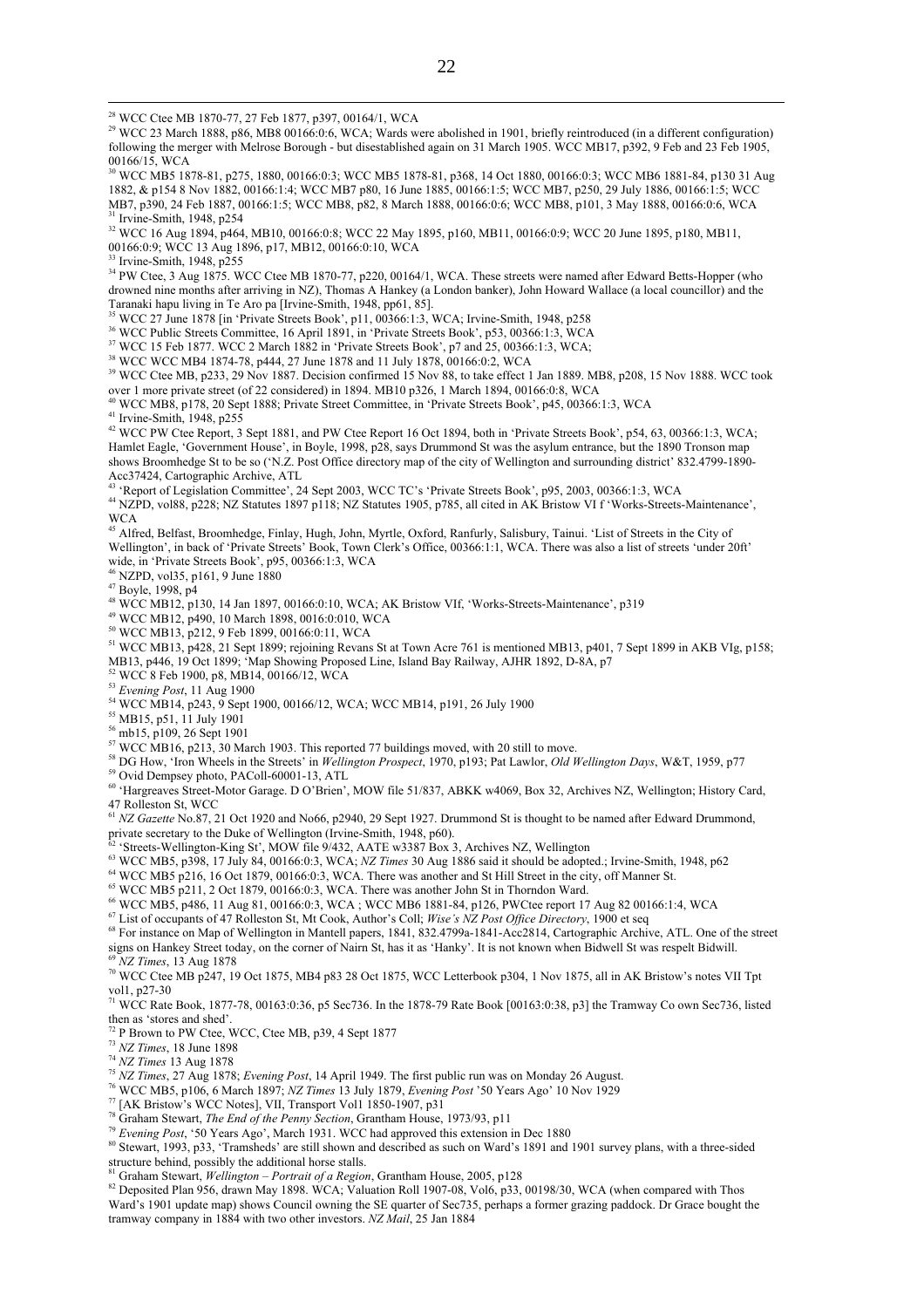$\overline{a}$ 

<sup>85</sup> The tramway line up Mansfield St is shown on an 1888 map of Wellington City, by Tronson, 832.4799a-1888-Acc628, Cartographic Archive, ATL; the stable was condemned "as unfit for occupation", WCC MB16, p450, 19 Nov 1903, 00166/15, WCA

86 It was still in Council ownership in 1908, See Valuation Roll 1907-08, Vol6, p33, 00198/30, WCA

87 Graham Stewart, *Always a Tram in Sight – The Electric Trams of NZ*, 1900-64. Grantham House, 1996, p81. This Wallace St line

first ran in August 1904. 88 The question of extending it was, in 1904, referred to Council's Finance Committee, where it was presumably quashed. WCC MB17, p188, 30 June 1903, 00166/15, WCA; A councillor asked again 1907, MB19, p148, 14 Feb 1907, 00166/17, WCA; WCC *Yearbook*,

1905-06,p27 89 75 Wallace St, now Mt Cook Café, was built in 1905 as a grocery. *Evening Post* 9 Sept 1997

<sup>90</sup> Graham Stewart, *Wellington – Portrait of a Region*, [2005], p128<br><sup>91</sup> WCC Fri ? Oct 1866, 'Private Streets Book', p2, 00366:1:3, WCA; Moore owned Sec736 in 1857, Map SO10568, 932,4799bje-1857-Acc15998, Cartographic Archive, ATL

<sup>92</sup> WCC Mtg 15 Sept 1882 and 26 Oct 1882, 'Private Streets Book', p26 and 27, 00366:1:3, WCA; Irvine-Smith, 1948, p254 93 WCC 15 May 1891, p26, MB9 00166:0:7; WCC 10 July 1891, p205, MB9 00166:0:7; WCC, 16 Oct 1891, p111, MB9 00166:0:7, WCA; Tainui Tce is, according to Miss Irvine-Smith 1948, p87, named after Maori flora - not the canoe.

94 WCC 26 Aug 94, p373, MB10, 00166:0:8; WCC 10 May 94, p 391, MB10, 00166:0:8, WCA

<sup>95</sup> WCC 21 June 1894, p430, MB10, 00166:0:8, WCA WCC 24 Oct 95, p263, MB11, 00166:0:9, WCA WCC 7 May 1896, p431, MB11, 00166:0:9, WCA

 $96$  While on the cards from at least the 1960s, originally as a high-speed motorway extension, the bypass caused considerable debate from the 1980s but was eventually approved as a 50kph road. *Mount Cook Planning Review*, Town Planning Dept, Wellington City Council, 1988

97 WCC MB4 1874-78, p377, 10 Jan 1878, 00166:0:2, WCA WCC MB17, p211, 14 July 1904, 00166/15, WCA

<sup>98</sup> John Overend's is listed at one time as on Tasman St, but other sites (such as described for Adelaide Road) may have only been clay pits, John Morrison, pers com May 2006. Sue Johnston, 'Some NZ Potters & Brickmakers', *Strike*, Wellington Antique Bottle Club Inc, No.9, 1979. Tonks' works was on Webb St at the top of Cuba St. There were other brickworks in Brooklyn and Newtown. 99 An example is that issued to Peter Hutson in 1908, WCC MB20, p248, 8 Nov 1908, 00166/18, WCA

<sup>100</sup> *Cyclopedia of NZ*, Vol1 Wellington, 1897, p723

<sup>101</sup> St Hill Street [later Rolleston St] entry in 'Wellington Street Directory' p272, *New Zealand Directory*, Wise & Co, 1878, lists "Thos Hill brickmaker and F[rederick] Hill brickyards"

<sup>102</sup> *Cyclopedia of NZ*, Vol1 Wellington, 1897, p723<br><sup>103</sup> 'Wallace St file', Wellington Branch Committee Collection, Central Regional Office, NZ Historic Places Trust

<sup>104</sup> Cyclopedia of NZ, Vol1 Wellington, 1897, p724; Sue Johnston, 'Some NZ Potters & Brickmakers', Strike, Wellington Antique Bottle Club Inc, No.9, 1979

<sup>105</sup> WCC to WH Back, as noted in WCC Minutes, 16 March 1882, WCC MB6 1881-84, p74, 00166:1:4, WCA. A second notice was served on Back in 1884, which led to legal proceedings WCC Mins, ibid, 22 May 1884 and 11 Sept 1884. Similar complaints were received about the Taranaki St brickworks, WCC Mins 14 April 1882<br><sup>106</sup> WCC att fe

<sup>106</sup> WCC sat for instance on 3 Nov 1898 as local Board of Health. WCC MB13, p144 & 152, 00166:0:11, WCA.<br><sup>107</sup> WCC MB12, 2 Dec 1897, p429, 00166:0:10, WCA; Hutson could make these pipes up to 24 inches in diameter. He ha reprieve as his contract was extended in 1911 to supply pipes for drainage in Wadestown and Northland. WCC MB22, p328, 15 June 1911, 00166/20, WCA<br><sup>108</sup> WCC MB13, 1 June 1899, p309, & 7 Sept 1899, p406, 00166:0:11, WCA

<sup>109</sup> Both references in *Wise's NZ Post Office Directory* for that year.<br><sup>110</sup> Author's notes, from living just next door.

<sup>111</sup> 'Ponke, Evening Post 2 Oct 1948; Evening Post, 13 June 1962<br><sup>112</sup> WCC 12 Aug 1897, p339, MB12, 00166:0:10, WCA. Banks Tce was originally formed by prison labour, and by the 1870s –

unsealed but with formed footpaths - had officers quarters for the Armed Constabulary barracks down its eastern side to Dock St (now

Rugby St). See photo 001380:3162, WCA 113 Tonks to CE WCC 24 Oct 1895, p265, MB11, 00166:0:9, WCA; *Plan of the City of Britannia in Lambton Harbour, Port Nicholson*, NZ, 1840, 832.4799gbbd-1840-Acc14,170, Cartographic Archive, ATL<br><sup>114</sup> WCC 21 Nov 1895, p282, MB11, 00166:0:9, WCA The field ended up at 2 acres, WCC *Yearbook* 1913-14, p72<br><sup>115</sup> WCC 4 Nov 1897, p412, MB12, 00166:0:10, WC

116 WCC 24 Feb 1898, p482 MB12, 00166:0:10; WCC 27 July 1899, p366, MB13, 00166:0:11, WCC 10 Aug 1899, p368, MB13,

00166:0:11; WCC 21 Sept 1899, p421, MB13, 00166:0:11, WCA

<sup>117</sup> JM & BM Kenneally, *On the Edge of Our City*, 1984, p22<sup>118</sup> WCC MB9 3 Sept 1891, p318, 00166:0:7, WCA

<sup>119</sup> MB13, p375, 10 Aug 1899, WCA; *Cyclopedia of NZ*, Vol1, Wellington, 1897, p748; J Ballinger & Co applied to have water laid on for fire-fighting at the match factory only in 1907. WCC MB19, p133, I Feb 1907, 00166/17, WCA<br><sup>120</sup> Barber & Tower, *Wellington Hospital 1847-1976*, WHB, 1976. Thanks Betty Krebs

<sup>121</sup> 'Accommodation-Govt Printing Office, Empire Box Factory, Douglas St, 1961-84', MOW file 24/188/2, AAQB w4073/97, and GP file 3/4/17 1955-60 AEBR GP1 w1288 and 3/4/5 1961-68, Archives NZ, Wellington

<sup>122</sup> Resident Engineer to District Commissioner of Works, 28 Nov 1962, on 'Streets-Wellington-King St', MOW file 9/432, AATE

w3387 Box 3, Archives NZ, Wellington<br><sup>123</sup> Public Works Ctee recommendation, 6 Feb 1882 [WCC MB6 1881-84, p58, 00166:1:4, WCA. Council minutes usually noted – with

appropriate decorum - the names of such applicants: not in this case.<br><sup>124</sup> WCC MB9, p5, 2 April 1891, 00166:0:7; WCC MB9, p122, 13 Nov 1890, 00166:0:7; WCC MB9, p 141, 1 Dec 1890, 00166:0:7; WCC MB9, p319, 3 Sept 1891, 00166:0:7; WCC MB9, p250, 28 May 1891, 00166:0:7, WCA

<sup>125</sup> 'Private Streets Book', p70, 00366:1:3, WCA; On the issue of the street's width, Councillors Harcourt and Smith felt imposing a 66ft-wide building line would unfairly burden the developers and moved it be allowed at 40ft wide, a motion that was lost. WCC MB12, p243, 6 May 1897, 00166:0:10;

126 WCC MB11, p91, 23 Feb 1895, 00166:0:9; WCC Rate Book, 1878-79, 00163:0:38, p53, Sec 734/2; WCC MB12, p420, 19 Nov 1897, 00166:0:10, WCA<br><sup>127</sup> Mrs GB Leonard, 'Memories of Newtown 1920-50', in Kenneally, *On the Edge of Our City*, 1984, p27

<sup>128</sup> Evening Post, 1 Sept 1992. Sold in 1992, 181 Tasman still houses craft industries. The Wtn Biscuit Factory is listed as occupying Sec751, lots 3-5, on 1907-08 WCC Valuation Roll, Vol6, 00198/30, p41<br><sup>129</sup> El. sty. i style WCC Valuation Roll, Vol6, 00198/30, p41

<sup>129</sup> File 'Wright St Heritage Area', 12013-684, Central Region office, NZHPT <sup>130</sup> JM & BM Kenneally, *On the Edge of Our City*, 1984, p32

<sup>83</sup> Stewart, 1993, p33

<sup>84 [</sup>AK Bristow's WCC Notes], VII, Transport Vol1 1850-1907, p33, 43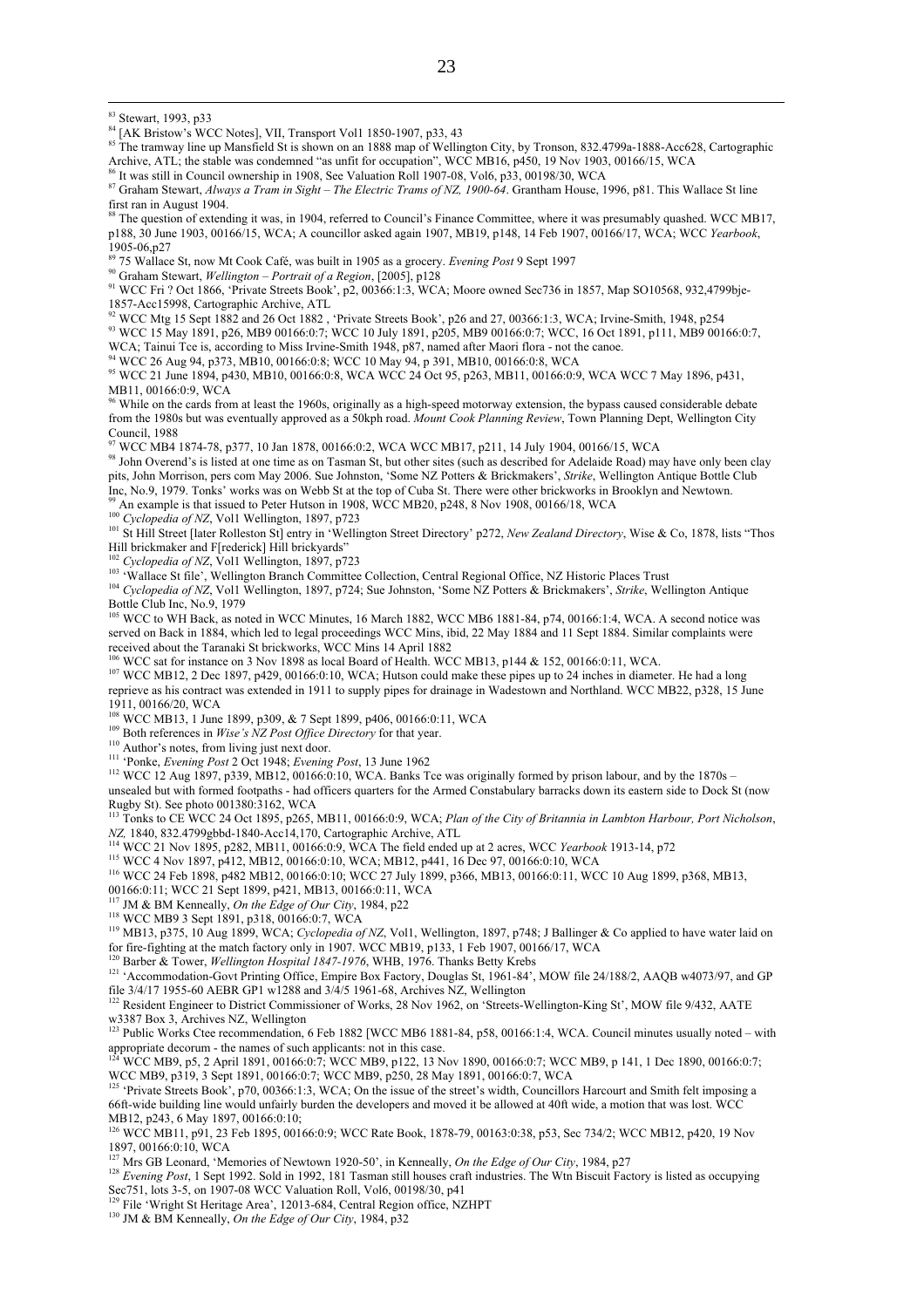131 ; *Wise's NZ Post Office Directory*, 1902, Vol1; *Cyclopedia of NZ*, Vol 1, Wellington, 1897, p491; WCC MB14, p308, 1 Nov 1900, 00166/12, WCA<br>
<sup>132</sup> Evening Post, 24 Aug 1968

 $\overline{a}$ 

<sup>132</sup> *Evening Post*, 24 Aug 1968 133 Macmorran, George. *Some Early Schools & Schoolmasters of Early Wellington*, 1900; A private school in Hopper St was described in 1874 as being "in a lean-to". Don Brown, *Mt Cook School, 1875-1975*, INL Print, n.d. [1975], p2

<sup>134</sup> Don Brown, *Mt Cook School, 1875-1975*, INL Print, n.d. [1975], p13; A foundation stone was laid for the school's Buckle St buildings on 15 July 1925 which celebrates its existence from 1875-1925.<br><sup>135</sup> WCC 15 Aug 1895, MB11, p221, 00166:0:9, WCA; WCC 5 May 1898, p28, and 19 May 1898, p38, MB13, 00166:0:11, WCA; JC

Beaglehole, Victoria University College, NZUP, 1949, p13<br><sup>136</sup> WCC 9 Aug 1900, p195, MB14, 00166/12, WCA<br><sup>137</sup> Fisher's proposal to the Board was to "obtain the Mt Cook Reserve *and buildings* for education purposes". The

committee to cooperate with the Board and "with committees already set up by other local bodies" to achieve this end. WCC MB18, p474, 23 Aug 1906, 00166/16, WCA

<sup>138</sup> Noel Harrison, *The School That Riley Built*. WTC 1961, p75<sup>139</sup> Harrison, 1961, P78.

<sup>140</sup> Harrison, 1961, P81. P84.<br><sup>141</sup> Harrison, 1961, P85-87

<sup>142</sup> Harrison, 1961, P88; Wellington High School. www.whs.school.nz/about/history.php, accessed 27 April 2006; former pupil Florence Comber, pers com 5 May 2006

143 Dougherty, Ian. 'Wellington Polytechnic' in *Bricklayers & Mortarboards – History of NZ Polytechnics & Institutes of Technology*,

Dunmore Press, 1999, p182 144 Dougherty, Ian. *Wellington Polytechnic, A History 1962-99*. Massey University/Ministry for Culture & Heritage, 2001, p34; WCC Rate Book, 1875-76, 00163:0:24, p55, Sec 710, 2 houses<br><sup>145</sup> Dougherty. 1999, p182; [Morgan, Dennis] *From Riley to Royal*, 1986, p167; *The Dominion* 29 May 1985

<sup>146</sup> Coombe St (named after an 1880s city councillor) is now Massey's Entrance F, off Tasman St, and Hayward St (probably after Arthur Hayward, settler) next to 86 Tasman St, was reduced to a grass pathway. In October 2007 it was returned to being a street (after

the Indian Assn hall was demolished), as a new Tasman St entrance to Massey campus. <sup>147</sup> *Golden Jubilee, Marist Brothers Schools, 1911-61*. Wellington 1961. Newtown and Thorndon opened at the same time; Dougherty, 2001, p54<br><sup>148</sup> Dougherty, 2001, p54

<sup>149</sup> Evening Post 21 Aug 1997, *Dominion* 22 Aug 1997; Dougherty, 1999, p186; Peter Cooke, 'National War Memorial', Conservation Plan. MCH, 2004<br><sup>150</sup> Harrison, 1961, P91; [Morgan], 1986, p123

<sup>151</sup> Harrison, 1961, p123; [Morgan] 1986, p123; Designed by W Gray Young, the Institute was opened on 18 November 1914 (7 years after the Institute's earlier building, in Arthur St), Pat Lawlor, *More Wellington Days*, W&T, 1962, p103. Its top three stories were later removed (possibly at the same time as the pool was recommissioned in 1961), and probably as a result of the 1942 earthquake.<br><sup>152</sup> Dominion Post 10 March 2005, A4. The supermarket proposal by Foodstuffs Wtn Ltd (and other

organised by Mount Cook Mobilised, which had formed to give the suburb a voice, on 21 August 2007 in the BGI.<br><sup>153</sup> President O Foy, Newtown Progressive Assn Meeting 16 August 1967, *Evening Post*, 17 Aug 1967

<sup>154</sup> Dougherty, 1999, p184 & 185<br><sup>155</sup> The author's property on 47 Rolleston St (renumbered in 1910 from No.9) is offered here as an example, with a 1-bedroom flat built into the basement in the mid-1930s and the rest of the house divided into two bigger flats in 1964 (a conversion reversed in 1987). History Card, 47 Rolleston St, WCA; Hassett, Ron, Once Upon a Time, Self-published Memoir.

The 1907 toilet block from the Taranaki St site was demolished in Sept 2001 to make way for the first of the 'Taranaki 217' student accommodation blocks. Another large tower block of student flats has been finished in 2006 over the road, corner of Webb St.<br><sup>157</sup> WCC *Yearbook*, 1913-14, p92; It became RH Wilson Funeral Directors, *Evening Post*, 18 Feb

became a plumbers' supplies shop.

<sup>158</sup> Rosa Coory reminiscence, in Martin Boyle's Newtown! Community in a Wellington Suburb, Wellington Safer Community Council, 1998, p26

<sup>159</sup> Sherwood Young, *With Confidence and Pride, Policing the Wellington Region 1840-1992*. Wellington Police Trust, 1994, p121;<br>Grahame Anderson, 'Mount Cook Police Baracks', in *Wellington Regional Committee Newsletter* 

<sup>160</sup> 'Adelaide Road Police Station Diaries,' 1878-1885. P-W Series 15, Box 2, Archives NZ, Wellington <sup>161</sup> Young, 1994, p140<br><sup>161</sup> Young, 1994, p140

<sup>163</sup> CA Jenkins reminiscences, in Pat Lawlor's *More Wellington Days*, W&T, 1962, p123<br><sup>164</sup> Young. 1994, p121

<sup>165</sup> Cyclopedia of NZ, Vol 1 Wellington, 1897, p357; Kenneally, 1984, p25; 'Royal Commission of Enquiry into Complaints Preferred Against the Superintendent of the Wellington Lunatic Asylum, 1881'. Dept of Internal Affairs, IA 101, box 3, Archives NZ, Wellington; The term 'lunatic' was replaced by 'inmate' in the 1911 Mental Defectives Act (see

www.converge.org.nz/fphm/history.html, which draws on Williams, Wendy Hunter. *Out of Mind Out of Sight - The Story of Porirua Hospital,* Porirua Hospital, 1987); Wayne, Nelson, 'Historic Place Assessment Under Section 23 Criteria', NZHPT, 1999; A retaining wall and doorway arch using prison bricks survives on Govt Grounds from the asylum, see 'NZ Historic Places Trust Building Field Record Form No1407', July 1981, Wtn Ctee Coll, Central Regional office NZHPT.

<sup>166</sup> www.gov-gen.govt.nz/house/<br><sup>167</sup> WCC MB22, p19, 22 Sept 1910. WCC replied to Lord Islington by offering not a reduction in fare but more trams, at 3-minute intervals, to the Basin Reserve.<br><sup>168</sup> Irvine-Smith, 1948, p253.

<sup>169</sup> Evening Post, 17 Aug 1967, quoting President O Foy at a meeting on 16 August<sup>170</sup> ibid

<sup>171</sup> WCC meeting, 3 April 1879, in 'Private Streets Book', p15, 00366:1:3, WCA; Peter Cooke's updated history of 'Water Supply in the Wellington Region, 1867–2007' (Wellington Regional Council, 2005) is to be published in 2006.<br><sup>172</sup> David Smith, 'Outline History of Water Supply Development,' Unpublished TS, n.d [ca 1998], p2

<sup>173</sup> In memo from Mayor HD Bell, in Part II 'Waterworks', p8, CE WCC 5 July 1897. P311, MB12, 00166:0:10, WCA. An 8-inch pipe

was considered adequate to feed this reservoir.<br><sup>174</sup> After the City Engineer and City Reserves committee chose the site, the lessee had to also give consent. WCC MB21, p160, 16 Dec 1909, 00166/19, WCA; Site approved by WCC, 10 Aug 1911, WCC MB22, p410, 00166/20, WCA; Tenders for fittings and pipe for this work were discussed by Council in Nov and Dec 1911, MB23, p41 and 116, 00166/21; Messrs Briscoe supplied material for its